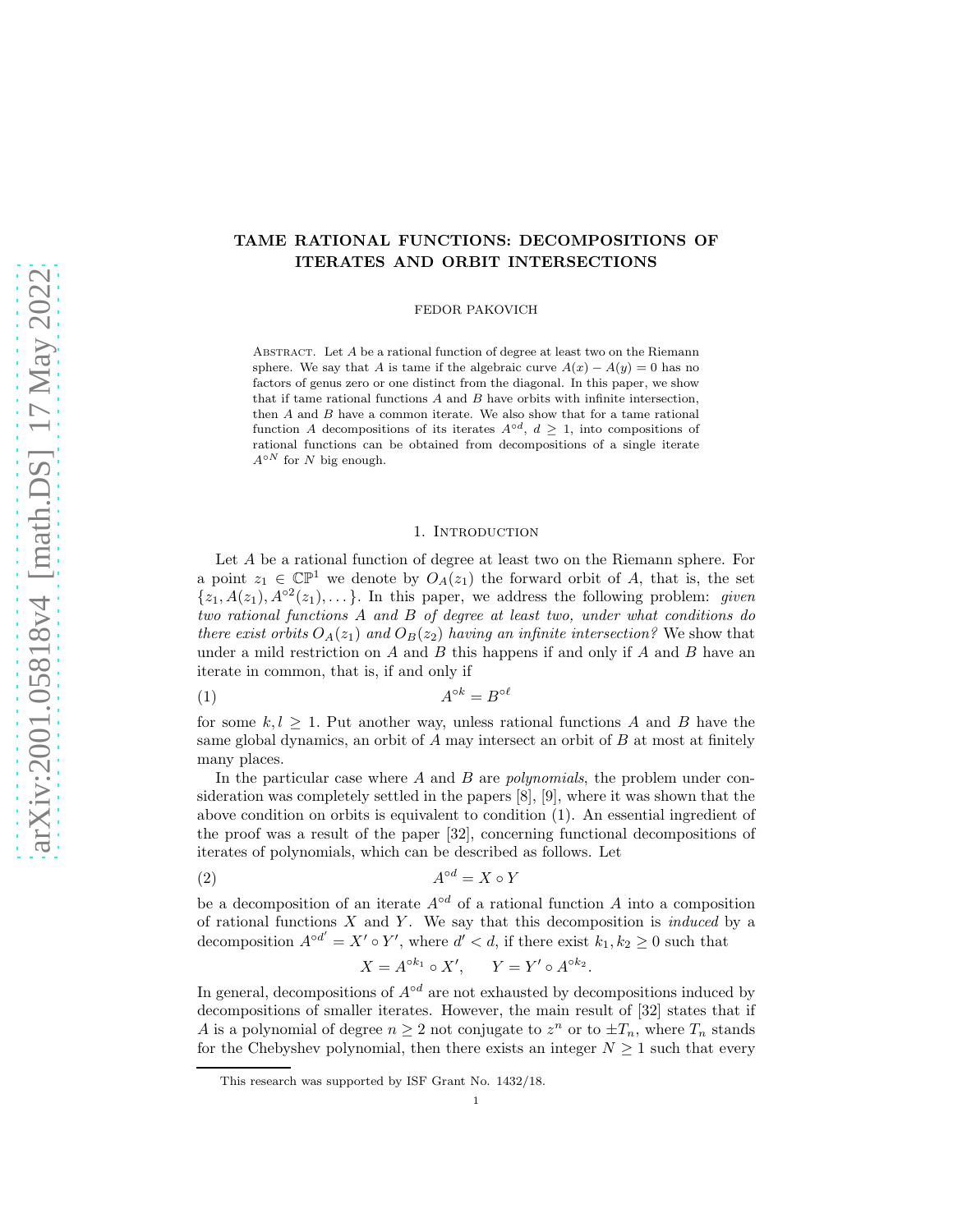decomposition of  $A^{\circ d}$  with  $d > N$  is induced by a decomposition of  $A^{\circ N}$ . Moreover, the number  $N$  depends on  $n$  only.

It seems highly likely that the result of [8], [9] about orbits intersections of polynomials remains true for all rational functions, while the result of [32] about decompositions of iterates of polynomials not conjugate to  $z^n$  or to  $\pm T_n$  remains true for all *non-special* rational functions, where by a special function we mean a rational function A that is either a Lattes map or is conjugate to  $z^{\pm n}$  or  $\pm T_n$ . However, the approach of the papers [32], [8], [9] cannot be extended to the general case, since it crucially depends on results of the Ritt theory of functional decompositions of polynomials ([26]), some of which have no analogues in the rational case while other are known not to be true. The result of the paper [32] was proved by a different method in the paper [16]. Nevertheless, the method of [16] does not extend to rational functions either.

A partial generalization of the result of [32] to rational functions was obtained in the paper [25]. Namely, it was shown in [25] that there exists a function with integer arguments  $N = N(n, l)$  such that for every rational function A of degree  $n \geq 2$  decompositions (2) with deg  $X \leq l$  and  $d \geq N$  are induced by decompositions of  $A^{\circ N}$ . Other related results in the rational case were obtained in the papers [2], [3]. Specifically, it was shown in [2] that decompositions of iterates of a rational function A correspond to equivalence classes of certain analytic spaces defined in dynamical terms. On the other hand, in [3], an analogue of the problem about orbits was considered for *semigroups* of rational functions, and obtained results were formulated in terms of the *amenability* of corresponding semigroups. Giving a new look at the considered problems, the papers [2], [3], however, do not provide handy conditions on rational functions  $A$  and  $B$  under which the results of [32], [8], [9] remain true.

To formulate our results explicitly, we introduce the following definition. Let A be a rational function of degree at least two. We say that A is *tame* if the algebraic curve

$$
A(x) - A(y) = 0
$$

has no factors of genus zero or one distinct from the diagonal. Otherwise, we say that A is *wild*. By the Picard theorem, the condition that A is tame is equivalent to the condition that for any functions f and g meromorphic on  $\mathbb C$  the equality

$$
(3) \t\t A \circ f = A \circ g
$$

implies that  $f \equiv g$ . The problem of describing tame rational functions appears in holomorphic dynamics (see  $[10]$ ). It is also closely related to the problem of describing rational functions sharing the measure of maximal entropy ([31], [22]).

It is easy to see that every rational function of degree two is wild. Consequently, a tame rational function has degree at least three. On the other hand, a *generic* rational function of degree at least four is tame. Specifically, a rational function of degree at least four is tame whenever it has only simple critical values ([15]). A comprehensive classification of wild rational functions is not known. The most complete result in this direction, obtained in the paper [1], is the classification of solutions of equation (3) under the assumption that  $A$  is a polynomial and  $f, g$  are rational functions. For an account of recent progress in the general case we refer the reader to [29].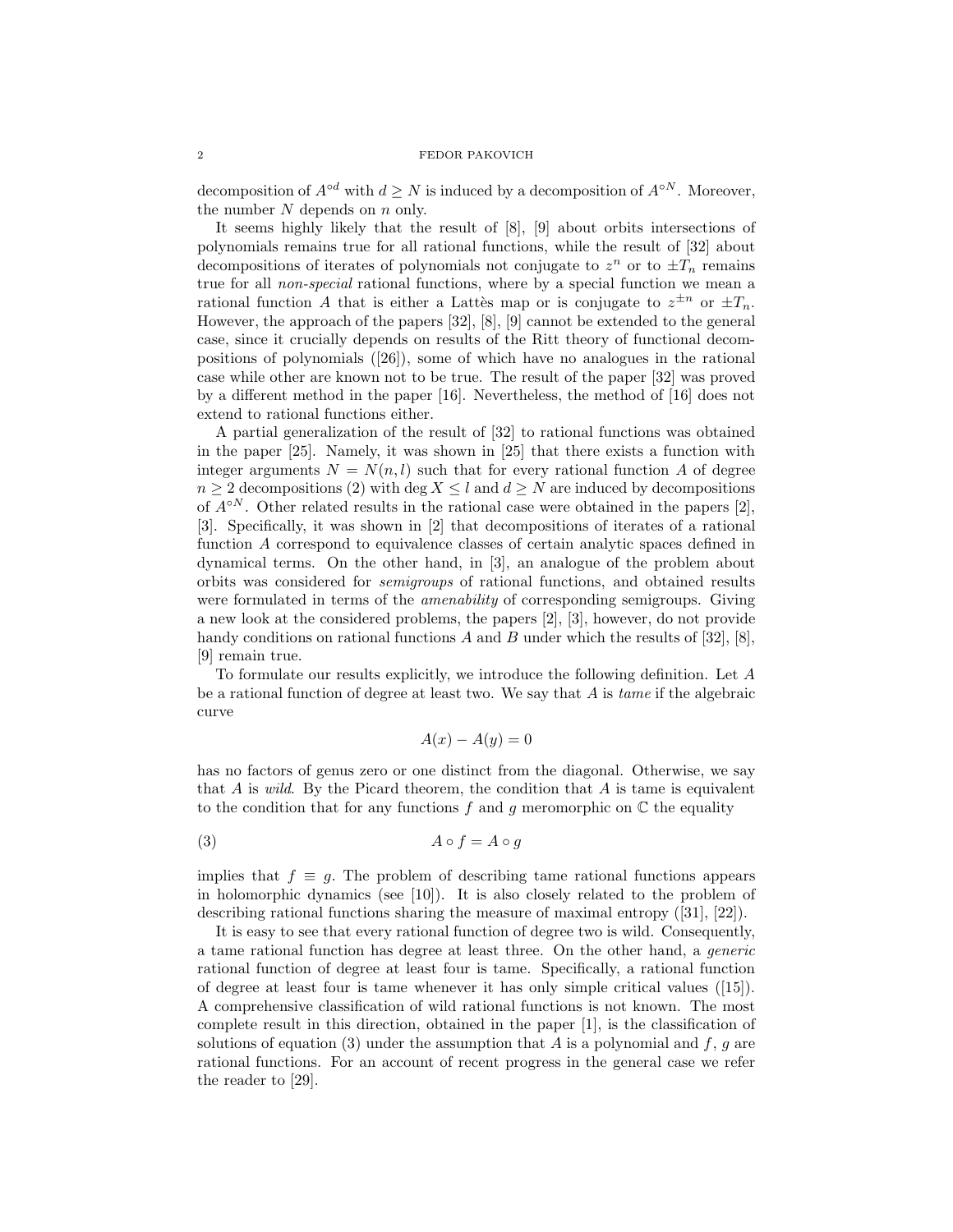Our first main result is a generalization of the result of [32] to tame rational functions.

Theorem 1.1. *Let* A *be a tame rational function of degree* n*. Then there exists an integer* N, depending on n only, such that every decomposition of  $A^{\circ d}$  with  $d \geq N$ *is induced by a decomposition of*  $A^{\circ N}$ *.* 

Our second main result is a similar generalization of the result of [8], [9].

Theorem 1.2. *Let* A *and* B *be tame rational functions such that an orbit of* A *has an infinite intersection with an orbit of* B*. Then* A *and* B *have a common iterate.*

Our proof of Theorem 1.1 is based on the result of [25] about decompositions of iterates cited above and the following statement of independent interest, providing lower bounds for genera of irreducible components of algebraic curves of the form

$$
C_{A,B}: A(x) - B(y) = 0,
$$

where  $A$  and  $B$  are rational functions.

Theorem 1.3. *Let* A *be a tame rational function of degree* n*,* B *a rational function of degree* m*, and* C *an irreducible component of the curve* CA,B*. Then*

(4) 
$$
g(C) \ge \frac{m/n! - 84n + 168}{84},
$$

*unless*  $B = A \circ S$  *for some rational function* S, and C *is the graph*  $x - S(y) = 0$ .

Since equality (2) implies that the curve  $C_{A,X}$  has a factor of genus zero, it follows from Theorem 1.3 that if deg X is big enough, then  $X = A \circ S$  for some  $S \in \mathbb{C}(z)$ , and the further analysis combined with the result of [25] permits to prove Theorem 1.1.

In turn, the proof of Theorem 1.2 goes as follows. First, using the theorem of Faltings, we conclude that if  $O_A(z_1) \cap O_B(z_2)$  is infinite, then for every pair  $(d, i) \in \mathbb{N} \times \mathbb{N}$  the algebraic curve

(5) 
$$
A^{\circ d}(x) - B^{\circ i}(y) = 0
$$

has a factor of genus zero or one. Then, using Theorem 1.3, we prove that each iterate of B is a *compositional left factor* of some iterate of A, where by a compositional left factor of a rational function  $f$  we mean any rational function  $g$  such that  $f = g \circ h$  for some rational function h. Finally, we deduce Theorem 1.2 from the following result of independent interest.

Theorem 1.4. *Let* A *and* B *be tame rational functions. Then the following conditions are equivalent.*

- *1) Each iterate of* B *is a compositional left factor of some iterate of* A*.*
- *2) Each iterate of* B *is a compositional right factor of some iterate of* A*.*
- *3) The functions* A *and* B *have a common iterate.*

In addition to Theorem 1.2, we prove two other results supporting the conjecture that existence of orbits with an infinite intersection is equivalent to condition (1). The first result states that for arbitrary rational functions  $A$  and  $B$  the existence of such orbits imposes strong restrictions on their degrees consistent with condition (1). Specifically, letting  $\mathcal{P}(n)$  denote the set of prime divisors of a natural number n, we prove the following statement.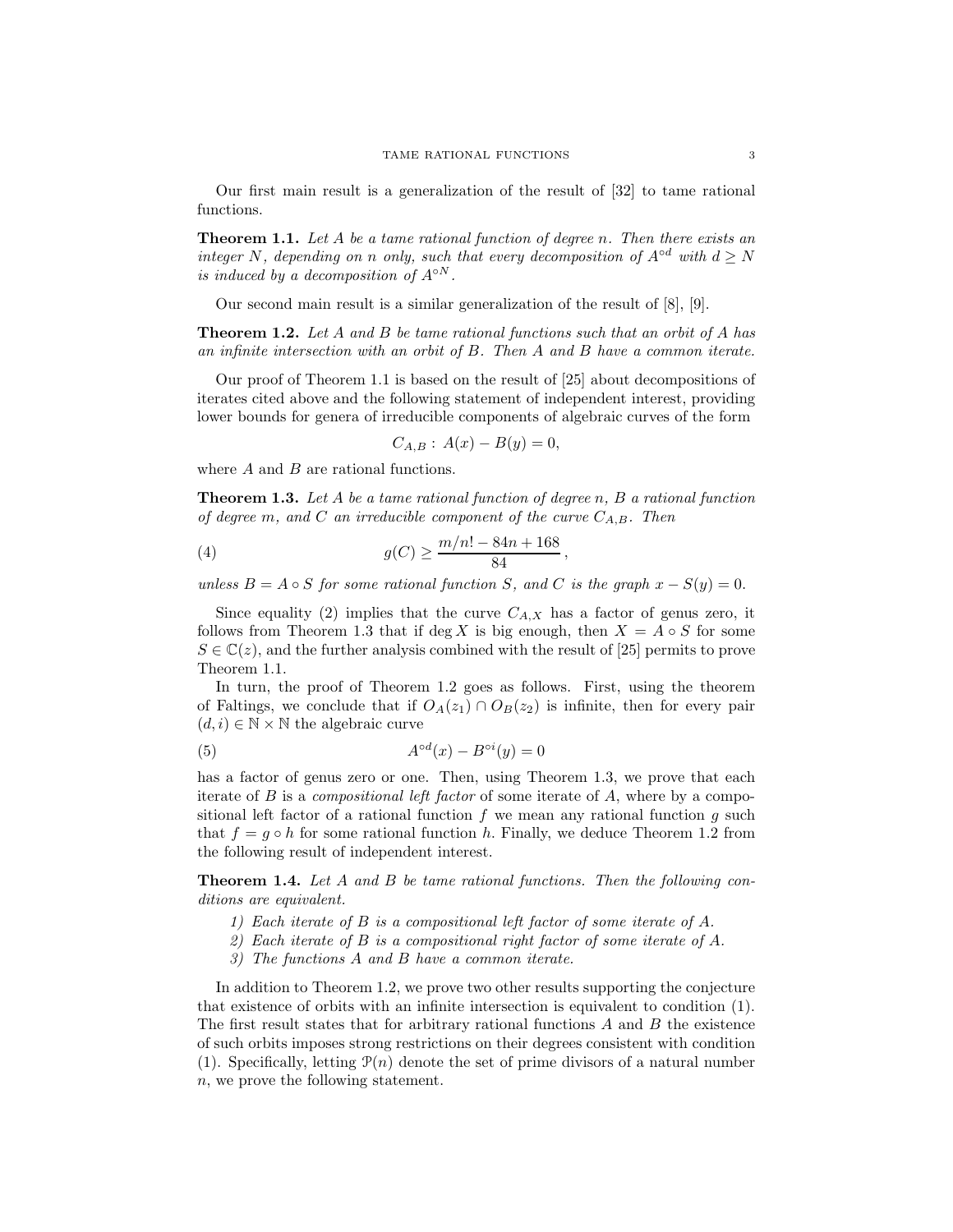Theorem 1.5. *Let* A *and* B *be rational functions of degree at least two such that an orbit of* A *has an infinite intersection with an orbit of* B*. Then the set* P(deg A) *coincides with the set* P(deg B).

The second result states that special rational functions, which are the simplest examples of wild rational functions and for which Theorem 1.1 is not true, cannot serve as counterexamples to Theorem 1.2.

Theorem 1.6. *Let* A *and* B *be rational functions of degree at least two such that an orbit of* A *has an infinite intersection with an orbit of* B*. Assume that at least one of these functions is special. Then* A *and* B *have a common iterate.*

Besides the above results, we give new proofs of the main results of the papers [32], [8], [9], using instead of the Ritt theory results of the papers [19], [20] and the classification of commuting polynomials.

The rest of the paper is organized as follows. In the second section, we discuss tame and wild rational functions, and provide a sufficient condition for a rational function to be wild. In the third section, we prove Theorem 1.3. In the fourth section, we prove Theorem 1.1, Theorem 1.2, and Theorem 1.4. In the fifth section, we deduce Theorem 1.5 and Theorem 1.6 from results of the paper [20]. Specifically, we use a description of pairs of rational functions A and U such that for every  $d \geq 1$ the algebraic curve

(6) 
$$
A^{\circ d}(x) - U(y) = 0
$$

has a factor of genus zero or one. Finally, in the sixth section, we reconsider the polynomial case and give new proofs of the main results of the papers [32], [8], [9].

### 2. Tameness and normalization

Let  $f: S \to \mathbb{CP}^1$  be a holomorphic function on a compact Riemann surface S. Let us recall that the *normalization* of f is defined as a holomorphic function of the lowest possible degree between compact Riemann surfaces  $\tilde{f}: \tilde{S}_f \to \mathbb{CP}^1$  such that  $\tilde{f}$  is a Galois covering and

$$
\widetilde{f} = f \circ h
$$

for some holomorphic map  $h : \widetilde{S}_f \to S$ . Equivalently,  $\widetilde{f}$  can be defined as a Galois covering  $\widetilde{f}: \widetilde{S}_f \to \mathbb{CP}^1$  of the form (7) such that

(8) 
$$
\deg f = |Mon(f)|,
$$

where  $Mon(f)$  is the monodromy group of f (see e.g. [7], Proposition 2.72). We will denote by  $\Sigma(f)$  the subgroup of  $Aut(S)$  consisting of automorphisms  $\sigma$  satisfying the condition  $f \circ \sigma = f$ .

Theorem 2.1. *Let* A *be a rational function of degree at least two. Assume that there exist a compact Riemann surface* S *of genus zero or one, a holomorphic function*  $U : S \to \mathbb{CP}^1$ , and a Galois covering  $\Psi : S \to \mathbb{CP}^1$  such that  $A \circ U$  *is a rational function in* Ψ*, but* U *is not a rational function in* Ψ*. Then* A *is wild.*

*Proof.* Since conditions of the theorem imply that

$$
A \circ U = A \circ (U \circ \alpha)
$$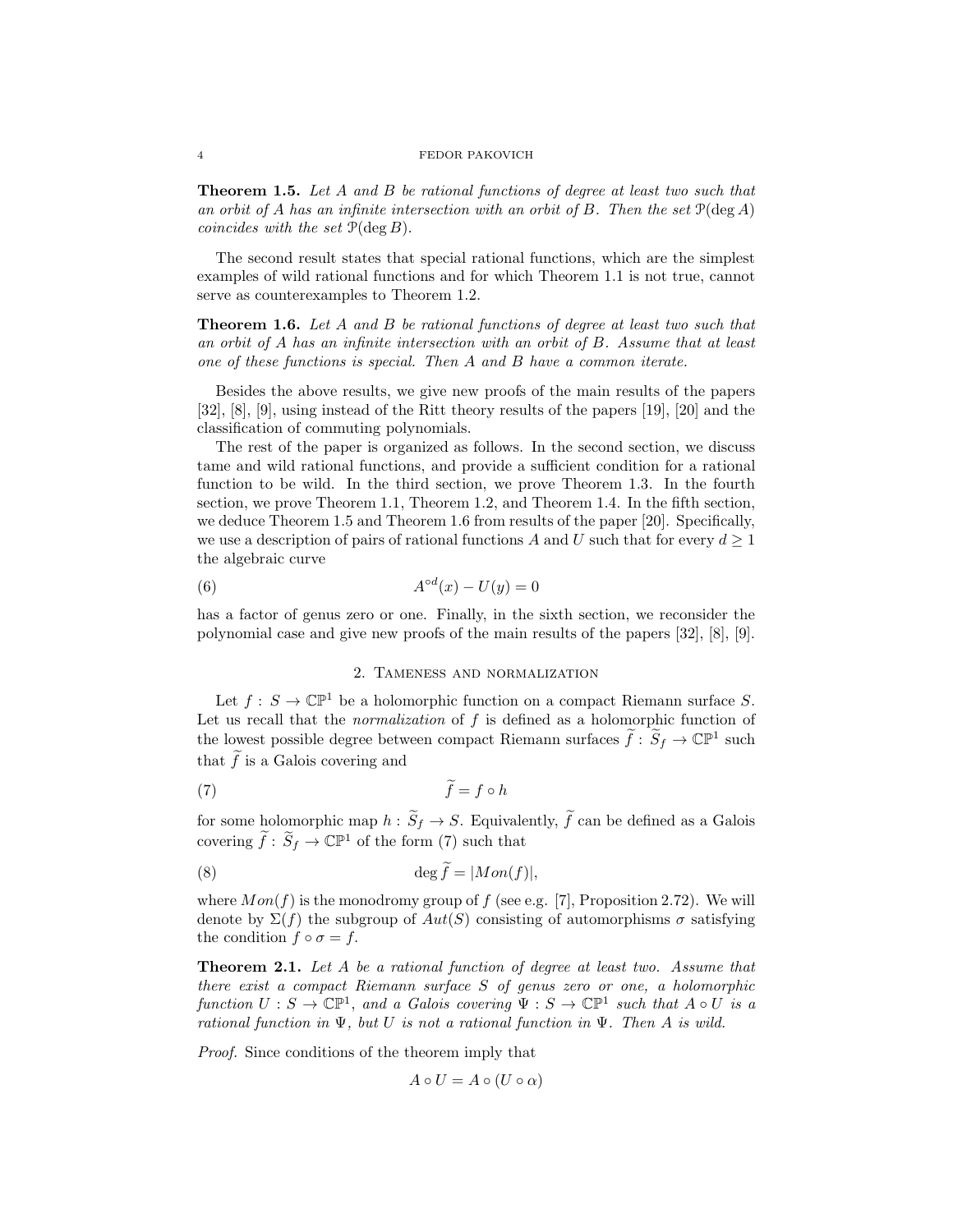for every  $\alpha \in \Sigma(\Psi)$ , to prove that the algebraic curve

(9) 
$$
C_A: \frac{A(x) - A(y)}{x - y} = 0
$$

has a factor of genus zero or one, it is enough to show that there exists  $\alpha \in \Sigma(\Psi)$ such that  $U \circ \alpha \neq U$ . Assume in contrary that  $U \circ \alpha \equiv U$  for any  $\alpha \in \Sigma(\Psi)$ . Since the equality  $\Psi(x) = \Psi(y)$  holds for  $x, y \in S$  if and only if  $y = \sigma(x)$  for some  $\sigma \in \Sigma(\Psi)$ , in this case the algebraic function  $S = U \circ \Psi^{-1}$  is single-valued and therefore rational. Thus,  $U = S \circ \Psi$ , in contradiction with the assumption.

Remark 2.2. We do not know whether *all* wild rational functions A can be obtained in the way described in Theorem 2.1. Nevertheless, the result of [22] (Theorem 3.1) implies that this is true if the curve  $C_A$  is irreducible. Moreover, in this case we can assume that  $\Psi$  has degree two.

Corollary 2.3. *Let* A *be a rational function of degree at least two. Assume that there exist a compact Riemann surface* R and holomorphic functions  $X: \mathbb{R} \to \mathbb{CP}^1$ ,  $Y: R \to \mathbb{CP}^1$ ,  $B: \mathbb{CP}^1 \to \mathbb{CP}^1$  such that:

*1) The diagram*

$$
R \xrightarrow{Y} \mathbb{CP}^1
$$

$$
\downarrow x \qquad \qquad \downarrow B
$$

$$
\mathbb{CP}^1 \xrightarrow{A} \mathbb{CP}^1
$$

*commutes,*

*2) The function* X *is not a rational function in* Y *,*

*3)* For the normalization  $\hat{Y}: \hat{S}_Y \to \mathbb{CP}^1$  the inequality  $g(\hat{S}_Y) \leq 1$  holds. *Then* A *is wild.*

*Proof.* Let  $H : \widetilde{S}_Y \to R$  be a holomorphic map such that  $\widetilde{Y} = Y \circ H$ . Then

$$
A\circ (X\circ H)=B\circ \widetilde{Y}.
$$

On the other hand,  $X \circ H$  is not a rational function in  $\widetilde{Y}$  for otherwise X would be a rational function in Y. Thus, conditions of Theorem 2.1 are satisfied for  $S = \widetilde{S}_Y$ ,  $U = X \circ H$ , and  $\Psi = \widetilde{Y}$ .  $U = X \circ H$ , and  $\Psi = Y$ .

Let  $f: R_1 \to R_2$  be a holomorphic map between Riemann surfaces. We say that a holomorphic map  $h: R_1 \to R'$  is a compositional right factor of f, if  $f = g \circ h$ for some holomorphic map  $g: R' \to R_2$ . Compositional left factors are defined similarly.

Corollary 2.4. *Every rational function* A *that has a compositional right factor* Y *of degree at least two with*  $g(S_Y) \leq 1$  *is wild. In particular, a rational function* A *of degree at least two is wild whenever*  $g(\tilde{S}_A) \leq 1$ .

*Proof.* Let B be a rational function such that  $A = B \circ Y$ . Then the conditions of Corollary 2.3 are satisfied for B, Y, and  $X = z$ .

Notice that rational functions A with  $g(\widetilde{S}_A) = 0$  can be listed explicitly as compositional left factors of rational Galois coverings. On the other hand, functions with  $g(S_A) = 1$  admit a simple geometric description (see [18]).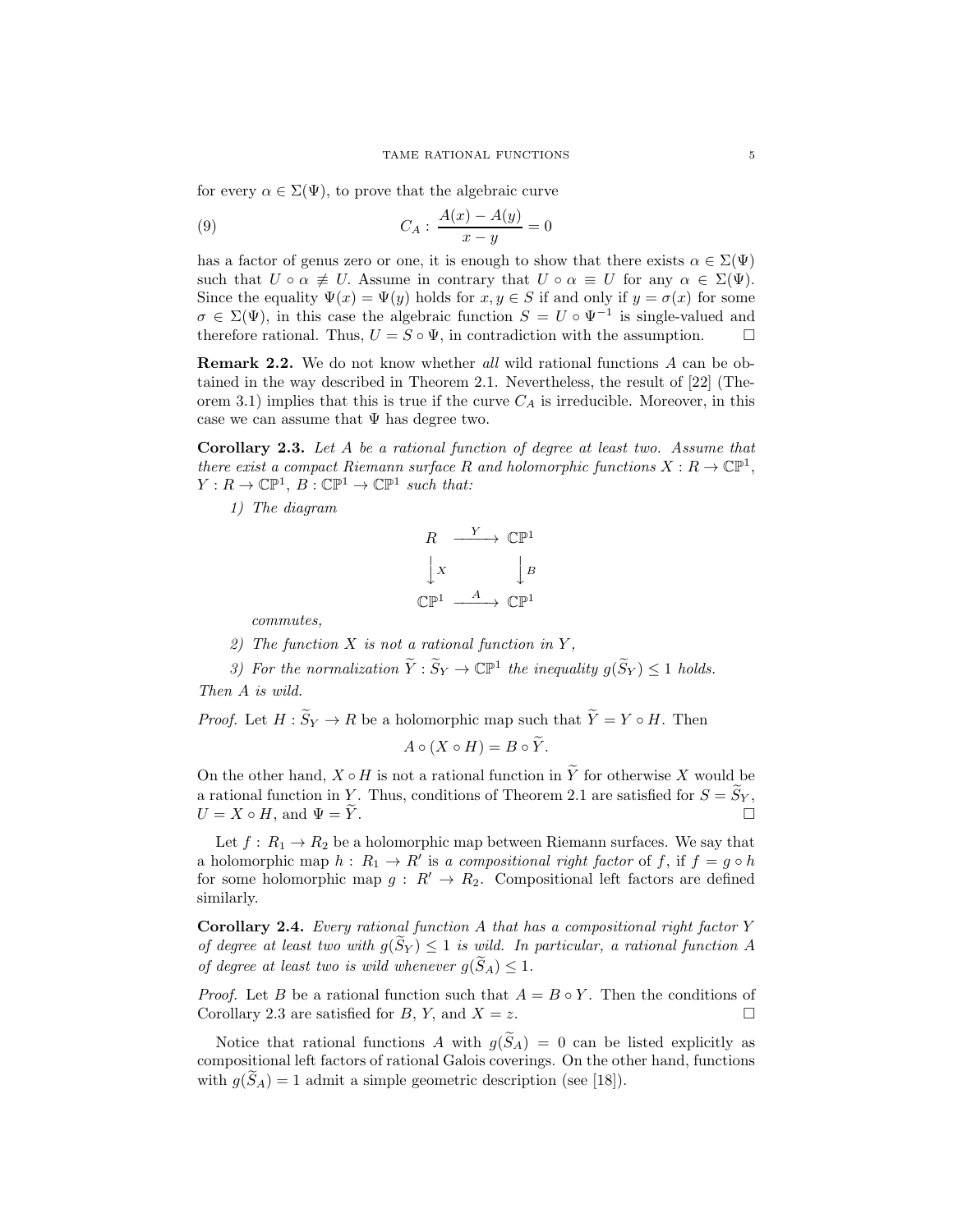Corollary 2.5. *Any special rational function is wild.*

*Proof.* The function  $z^{\pm n}$  itself is a Galois covering. On the other hand,  $\pm T_n$  is a compositional left factor of the Galois covering  $z^n + \frac{1}{z^n}$ , implying that  $g(\widetilde{S}_{\pm T_n}) = 0$ . Finally, every Lattès map A satisfies  $g(\widetilde{S}_A) \leq 1$  (see [18]).

For a holomorphic function  $f : S \to \mathbb{C} \mathbb{P}^1$  the condition  $g(S_f) \leq 1$  can be expressed merely in terms of the ramification of  $f$ . The easiest way to formulate the corresponding criterion it is to use the notion of *Riemann surface orbifold* (see e.g. [20], Section 2.1 for basic definitions). Specifically, with each holomorphic function  $f: S \to \mathbb{CP}^1$  one can associate in a natural way two orbifolds  $\mathcal{O}_1^f = (S, \nu_1^f)$  and  $\mathcal{O}_2^f = (\mathbb{CP}^1, \nu_2^f)$ , setting  $\nu_2^f(z)$  equal to the least common multiple of local degrees of f at the points of the preimage  $f^{-1}{z}$ , and

$$
\nu_1^f(z) = \frac{\nu_2^f(f(z))}{\deg_z f}.
$$

In these terms, the following statement holds.

**Lemma 2.6.** Let S be a compact Riemann surface and  $f : S \to \mathbb{CP}^1$  a holomorphic *function.* Then  $g(\widetilde{S}_f) = 0$  *if and only if*  $\chi(\mathbb{O}_2^f) > 0$ , and  $g(\widetilde{S}_f) = 1$  *if and only if*  $\chi(\mathcal{O}_2^f)=0.$ 

*Proof.* In the case  $S = \mathbb{CP}^1$  the proof can be found in [18] (Lemma 2.1), and this proof carries over verbatim to the case of arbitrary compact Riemann surface  $S$ .  $\Box$ 

By Corollary 2.4, any rational function A with  $g(\widetilde{S}_A) \leq 1$  gives rise to the family of wild rational functions  $f \circ A$ ,  $f \in \mathbb{C}(z)$ . However, other examples of wild rational functions also exist.

Example 2.7. Let us consider the family of polynomials

$$
A_{l,m} = z^l (z+1)^m,
$$

where l, m are coprime and  $l + m \geq 3$ , found in [1]. It was shown in [1] that the corresponding curve  $C_{A_{l,m}}$  defined by (9) is irreducible and has the parametrization  $z \rightarrow (X(z), Z(z))$ , where

$$
X = \frac{1 - z^l}{z^{l+m} - 1}, \qquad Z = z^m X.
$$

Moreover,  $A_{l,m}$  is an *indecomposable* rational function, that is,  $A_{l,m}$  has no decompositions into a composition of rational functions of degree at least two. Thus, any compositional right factor of  $A_{l,m}$  of degree at least two has the form  $\mu \circ A_{l,m}$  for some  $\mu \in Aut(\mathbb{CP}^1)$ . On the other hand, it is easy to see that if  $l + m > 4$ , then  $\chi\left(\mathcal{O}_2^{\mu\circ A_{l,m}}\right)$  < 0, implying that  $g(\widetilde{S}_f) > 1$ . Indeed,  $A_{l,m}$  has three critical values  $\infty, 0, \frac{(-l)^l m^m}{(l+m)^m}$ , and the signature of the orbifold  $\mathcal{O}_2^{\mu \circ A_{l,m}}$  is  $(l+m, \text{lcm}(l, m), 2)$ . Thus, for  $l + m > 4$ , we have:

$$
\chi\left(\mathcal{O}_2^{\mu\circ A_{l,m}}\right) = 2 + \left(\frac{1}{l+m} - 1\right) + \left(\frac{1}{\text{lcm}(l,m)} - 1\right) + \left(\frac{1}{2} - 1\right) =
$$
  
=  $-\frac{1}{2} + \frac{1}{l+m} + \frac{1}{\text{lcm}(l,m)} < -\frac{1}{2} + \frac{1}{4} + \frac{1}{4} = 0.$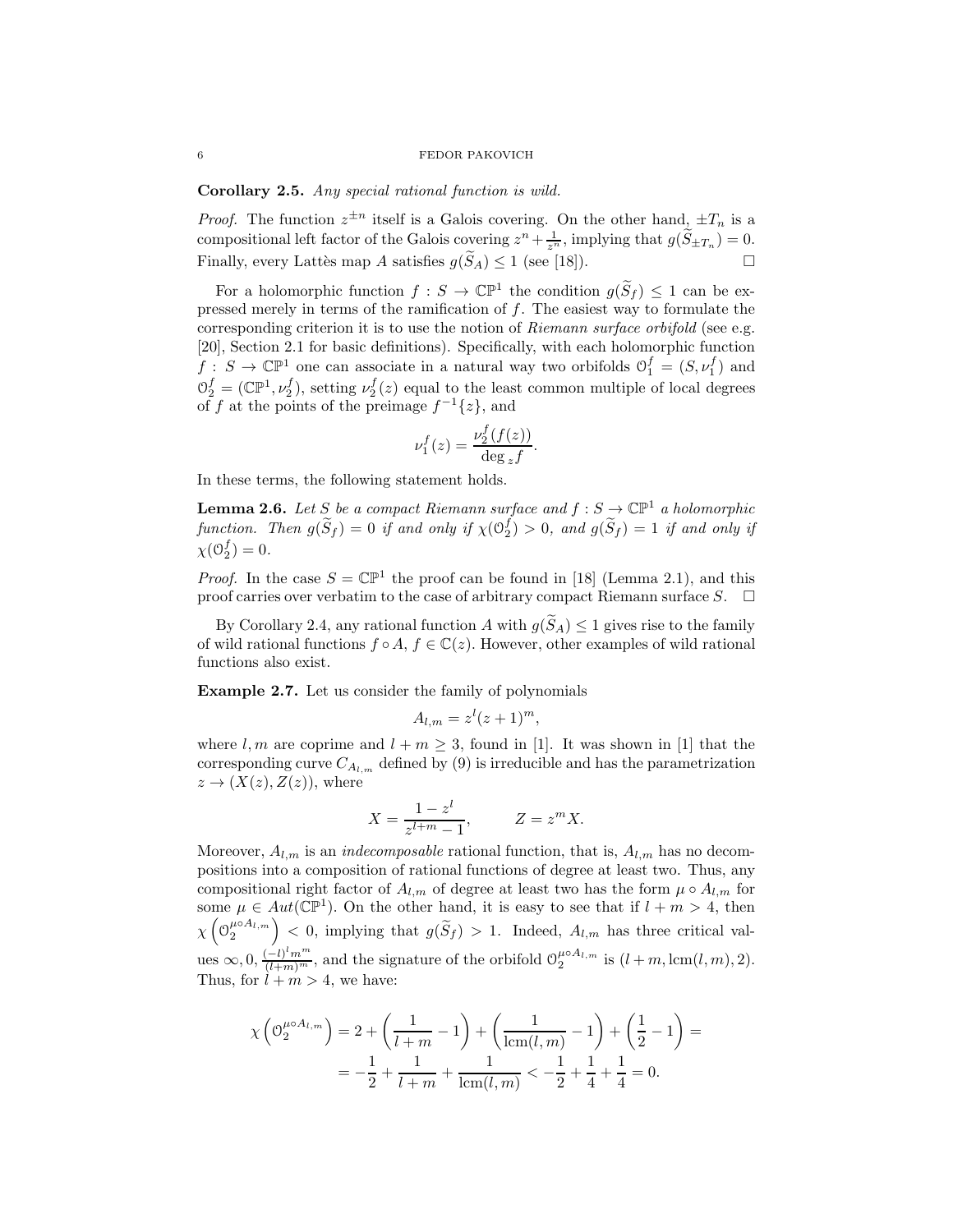Let us notice however that although the family  $A_{l,m}$  for  $l+m>4$  does not satisfy the condition of Corollary 2.4, it *does* satisfy the conditions of Theorem 2.1. Indeed, one can check that  $Z = X \circ \frac{1}{z}$ , implying that the function

$$
A_{l,m} \circ X = A_{l,m} \circ Z
$$

is invariant with respect to the transformation  $z \to \frac{1}{z}$ . Therefore,

$$
A_{l,m} \circ X = B \circ \left(z + \frac{1}{z}\right)
$$

for some rational function B and the Galois covering  $Y = z + \frac{1}{z}$ . On the other hand,  $X$  is not a rational function in  $Y$ , since  $X$  is not invariant with respect to  $z \rightarrow \frac{1}{z}$ .

3. BOUNDS FOR GENERA OF COMPONENTS OF  $A(x) - B(y) = 0$ 

3.1. Fiber products. Let  $f: C_1 \to C$  and  $g: C_2 \to C$  be holomorphic maps between compact Riemann surfaces. The collection

$$
(C_1, f) \times_C (C_2, g) = \bigcup_{j=1}^{n(f,g)} \{R_j, p_j, q_j\},\,
$$

where  $n(f, g)$  is an integer positive number and  $R<sub>j</sub>$  are compact Riemann surfaces provided with holomorphic maps

$$
p_j: R_j \to C_1, \quad q_j: R_j \to C_2, \quad 1 \le j \le n(f, g),
$$

is called the *fiber product* of f and g if

$$
f \circ p_j = g \circ q_j, \quad 1 \le j \le n(f, g),
$$

and for any holomorphic maps  $p: R \to C_1$ ,  $q: R \to C_2$  between compact Riemann surfaces satisfying

$$
f \circ p = g \circ q
$$

there exist a uniquely defined index j and a holomorphic map  $w : R \to R_j$  such that

$$
p = p_j \circ w, \quad q = q_j \circ w.
$$

The fiber product exists and is defined in a unique way up to natural isomorphisms.

Notice that the universality property yields that the holomorphic maps  $p_i$  and  $q_j, 1 \leq j \leq n(f, g)$ , have no *non-trivial compositional common right factor* in the following sense: the equalities

$$
p_j = \widetilde{p} \circ w, \quad q_j = \widetilde{q} \circ w,
$$

where

$$
w: R_j \to \widetilde{R}, \quad \widetilde{p}: \widetilde{R} \to C_1, \quad \widetilde{q}: \widetilde{R} \to C_2
$$

are holomorphic maps between compact Riemann surface, imply that deg  $w = 1$ . In particular, this implies that

$$
\deg q_j \le \deg f, \quad \deg p_j \le \deg g, \quad 1 \le j \le n(f, g).
$$

Another corollary is that  $p_j$ ,  $1 \leq j \leq n(f,g)$ , is a rational function in  $q_j$  if and only if deg  $q_i = 1$ .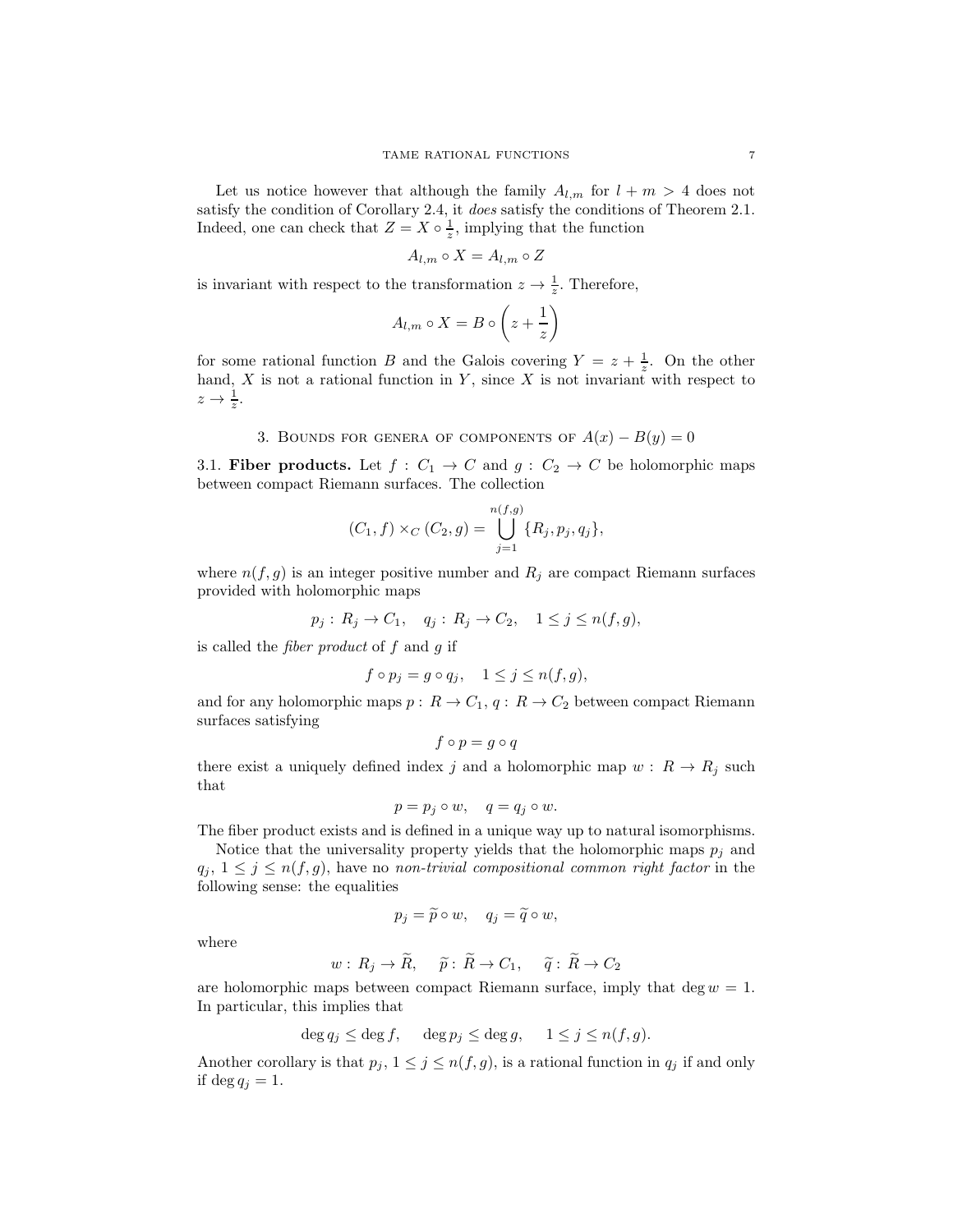### 8 FEDOR PAKOVICH

In practical terms, the fiber product is described by the following algebrogeometric construction. Let us consider the algebraic curve

$$
L = \{(x, y) \in C_1 \times C_2 \mid f(x) = g(y)\}.
$$

Let us denote by  $L_j$ ,  $1 \leq j \leq n(f,g)$ , irreducible components of L, by  $R_j$ ,  $1 \leq j \leq n(f,g)$ , their desingularizations, and by

$$
\pi_j: R_j \to L_j, \quad 1 \le j \le n(f, g),
$$

the desingularization maps. Then the compositions

$$
x \circ \pi_j: L_j \to C_1, \quad y \circ \pi_j: L_j \to C_2, \quad 1 \le j \le n(f, g),
$$

extend to holomorphic maps

$$
p_j: R_j \to C_1, \quad q_j: R_j \to C_2, \quad 1 \le j \le n(f,g),
$$

and the collection  $\begin{bmatrix} n(f,g) \\ | \end{bmatrix}$  $\bigcup_{j=1} \{R_j, p_j, q_j\}$  is the fiber product of f and g. Abusing notation we call the Riemann surfaces  $R_j$ ,  $1 \leq j \leq n(f,g)$ , irreducible components of the fiber product of  $f$  and  $q$ .

Below we will use the following results, describing the fiber product of maps  $f$ and  $g \circ u$  through the fiber product of maps f and g (see [20], Theorem 2.8 and Corollary 2.9). For better understanding, see diagram (10).

**Theorem 3.1.** Let  $f: C_1 \to C$ ,  $g: C_2 \to C$ , and  $u: C_3 \to C_2$  be holomorphic *maps between compact Riemann surfaces. Assume that*

$$
(C_1, f) \times_C (C_2, g) = \bigcup_{j=1}^{n(f,g)} \{R_j, p_j, q_j\}
$$

*and*

$$
(R_j, q_j) \times_{C_2} (C_3, u) = \bigcup_{i=1}^{n(u, q_j)} \{R_{ij}, p_{ij}, q_{ij}\}, \qquad 1 \leq j \leq n(f, g).
$$

*Then*

$$
(C_1, f) \times_C (C_3, g \circ u) = \bigcup_{j=1}^{n(f,g)} \bigcup_{i=1}^{n(u,g_j)} \{R_{ij}, p_j \circ p_{ij}, q_{ij}\}.
$$

**Corollary 3.2.** *In the above notation, the fiber products*  $(C_1, f) \times_C (C_2, g)$  *and*  $(C_1, f) \times_C (C_3, g \circ u)$  *have the same number of irreducible components if and only if for every*  $j, 1 \leq j \leq n(f,g)$ , the fiber product  $(R_j, q_j) \times_{C_2} (C_3, u)$  has a unique *irreducible component.*

(10)  
\n
$$
\begin{array}{ccc}\n & R_{ij} & \xrightarrow{p_{ij}} & R_j & \xrightarrow{p_j} & C_1 \\
\downarrow^{q_{ij}} & & \downarrow^{q_j} & & \downarrow^{f} \\
 & C_3 & \xrightarrow{u} & C_2 & \xrightarrow{g} & C.\n\end{array}
$$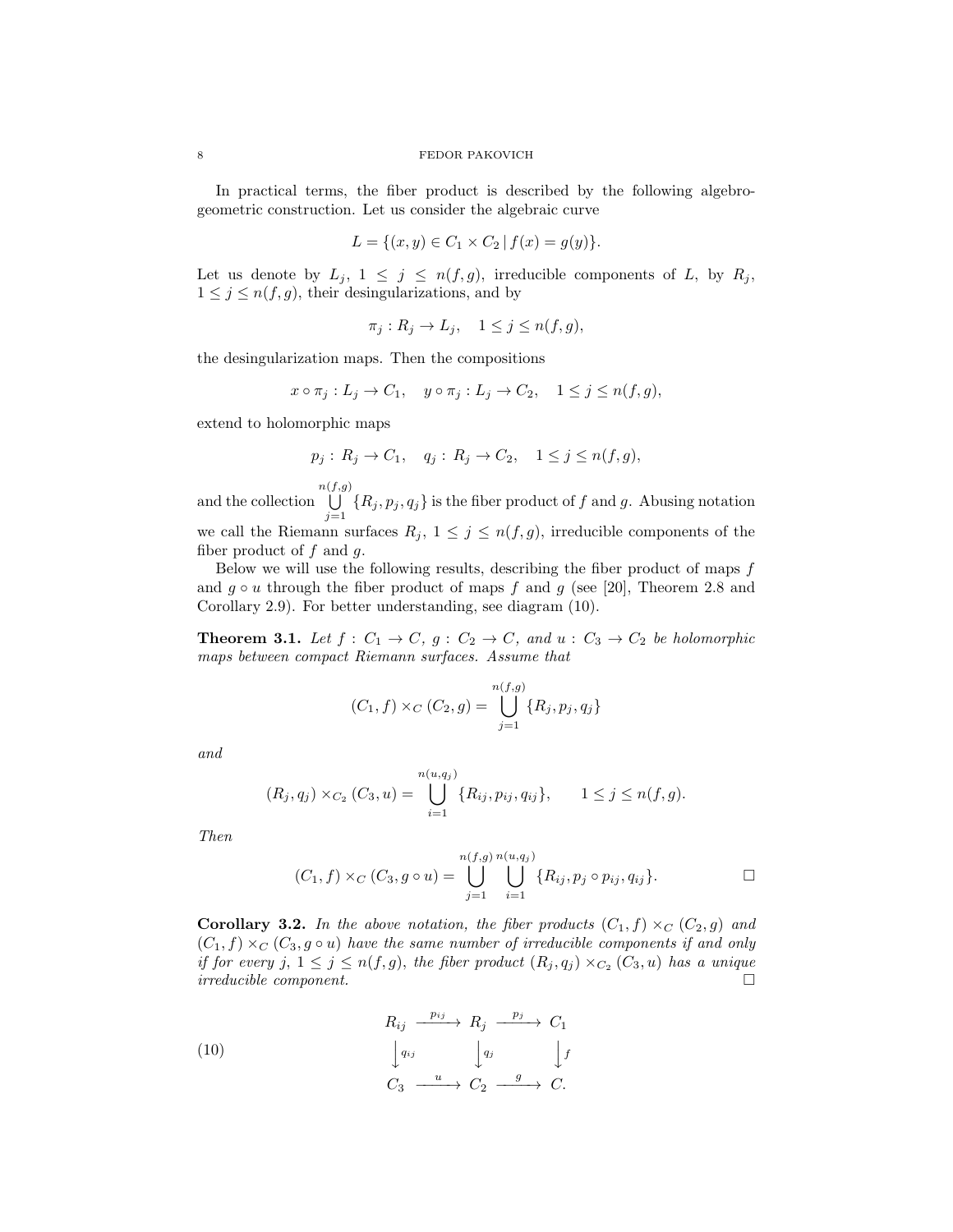3.2. Proof of Theorem 1.3. The proof of Theorem 1.3 uses two results. The first result is the following statement (see [20], Theorem 3.1), generalizing an earlier result from [17].

**Theorem 3.3.** Let T, R be compact Riemann surfaces and  $W: T \to \mathbb{CP}^1$  a holo*morphic map of degree n. Then for any holomorphic map*  $P: R \to \mathbb{CP}^1$  *of degree* m *such that the fiber product of* P *and* W *consists of a unique component* E*, the inequality*

(11) 
$$
\chi(E) \leq \chi(R)(n-1) - \frac{m}{42}
$$

*holds, unless*  $q(\widetilde{S}_W) \leq 1$ <sup>1</sup>

Since  $\chi(E) = 2 - 2g(E)$  and  $\chi(R) = 2 - 2g(R) \le 2$ , inequality (11) implies the inequality

(12) 
$$
g(E) \ge \frac{m - 84n + 168}{84}.
$$

In particular, Theorem 3.3 implies the following result proved in [17]: if A and B are rational functions of degrees n and m such that  $g(\tilde{S}_A) > 1$  and the curve  $C_{A,B}$  is irreducible, then  $g(C_{A,B})$  satisfies inequality (12). Theorem 1.3 can be considered as an analogue of the last result for reducible curves  $C_{A,B}$ , with the condition  $g(\tilde{S}_A) > 1$  replaced by the stronger condition that A is tame.

The second result we need is the following result of Fried (see [6], Proposition 2, or [14], Theorem 3.5).

**Theorem 3.4.** Let A and B be rational functions such that  $n(A, B) > 1$ . Then *there exist rational functions*  $A_1, B_1, U, V$  *such that* 

$$
A = A_1 \circ U, \qquad B = B_1 \circ V,
$$

*and the equalities*  $\widetilde{A}_1 = \widetilde{B}_1$  *and*  $n(A, B) = n(A_1, B_1)$  *hold.* 

*Proof of Theorem 1.3.* Let E be the desingularization of C, and  $\{E, X, Y\}$  the corresponding component of  $(\mathbb{CP}^1, A) \times (\mathbb{CP}^1, B)$ . Assume first that  $n(A, B) = 1$ , and hence  $C = C_{A,B}$ . Since A is tame,  $g(\widetilde{S}_A) > 1$ , by Corollary 2.4. Therefore, by Theorem 3.3, inequality (12) holds, implying that (4) also holds. Thus, in this case the theorem is true.

Assume now that  $n(A, B) > 1$ , and let  $A_1, B_1, U, V$  be the rational functions provided by Theorem 3.4. By Theorem 3.1, the component  $\{E, X, Y\}$  of the fiber product  $(\mathbb{CP}^1, A) \times (\mathbb{CP}^1, B)$  factors through some component of  $(\mathbb{CP}^1, A) \times (\mathbb{CP}^1, B_1)$ , that is, there exist a compact Riemann surface  $R$  and holomorphic maps between

 $\overline{1}$ 

<sup>&</sup>lt;sup>1</sup>In the paper [20], instead of the condition  $g(\widetilde{S}_W) \leq 1$  the equivalent condition  $\chi(\mathcal{O}_2^W) \geq 0$  is used.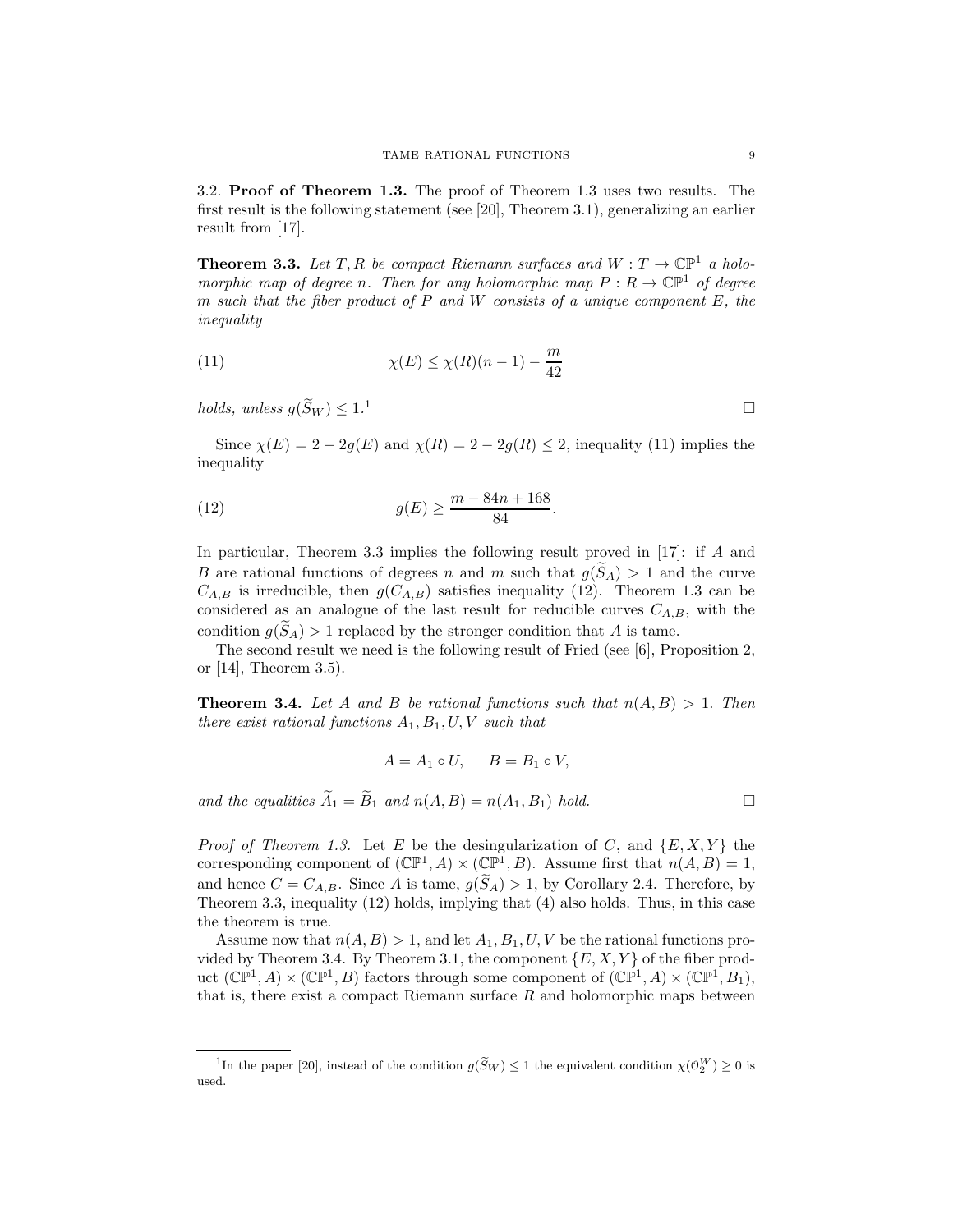compact Riemann surfaces  $X_1, F, H$  such that  $X = X_1 \circ H$  and the diagram

(13)  
\n
$$
\begin{array}{ccc}\n & E & \xrightarrow{Y} & \mathbb{CP}^1 \\
 & \downarrow H & & \downarrow V \\
 & R & \xrightarrow{F} & \mathbb{CP}^1 \\
 & \downarrow X_1 & & \downarrow B_1 \\
 & & \mathbb{CP}^1 & \xrightarrow{A} & \mathbb{CP}^1\n\end{array}
$$

commutes. Moreover, the maps  $X_1$  and  $F$  have no common non-trivial compositional right factor, and the inequalities

(14) 
$$
\deg X_1 \leq \deg B_1, \quad \deg F \leq \deg A
$$

hold. Finally, since

$$
n(A, B) \ge n(A, B_1) \ge n(A_1, B_1),
$$

it follows from  $n(A, B) = n(A_1, B_1)$  that  $n(A, B) = n(A, B_1)$ . Therefore, by Corollary 3.2, the equality  $n(F, V) = 1$  holds.

Now we consider the cases  $g(S_F) > 1$  and  $g(S_F) \leq 1$  separately. In the first case, applying Theorem 3.3 to the fiber product of  $F$  and  $V$ , we see that

$$
g(E) \ge \frac{\deg V - 84 \deg F + 168}{84}.
$$

Since the order of the monodromy group of a rational function A does not exceed the order of the full symmetric group on  $n = \deg A$  symbols, it follows from the equalities (8) and  $\widetilde{A}_1 = \widetilde{B}_1$  that

$$
\deg B_1 \leq \deg \widetilde{B}_1 = \deg \widetilde{A}_1 \leq (\deg A_1)! \leq (\deg A)! = n!,
$$

implying that

$$
\deg V = \frac{\deg B}{\deg B_1} \ge m/n!.
$$

Taking into account the second equality in (14), we conclude that if  $g(\tilde{S}_F) > 1$ , then

$$
g(E) > \frac{\deg V - 84 \deg F + 168}{84} \ge \frac{m/n! - 84 n + 168}{84}
$$

.

Assume now that  $g(S_F) \leq 1$ . Since  $X_1$  and F have no common non-trivial compositional right factor,  $X_1$  is not a rational function in  $F$ , unless the equality  $\deg F = 1$  holds. Therefore, if  $\deg F > 1$ , we can apply Corollary 2.3 to the bottom square in diagram  $(13)$ , concluding that A is wild, in contradiction with the assumption. Thus, deg  $F = 1$ , implying that  $R = \mathbb{CP}^1$  and

$$
B = B_1 \circ V = A \circ X_1 \circ F^{-1} \circ V,
$$

$$
X = X_1 \circ H = X_1 \circ F^{-1} \circ V \circ Y.
$$

Thus, if  $g(\widetilde{S}_F) \leq 1$ , the equalities

(15)  $B = A \circ S, \quad X = S \circ Y$ 

hold for

$$
S = X_1 \circ F^{-1} \circ V.
$$

Since  $X$  and  $Y$  have no non-trivial compositional common right factor, the second equality in (15) implies that deg  $Y = 1$  and  $E = \mathbb{CP}^1$ . Finally, C is the graph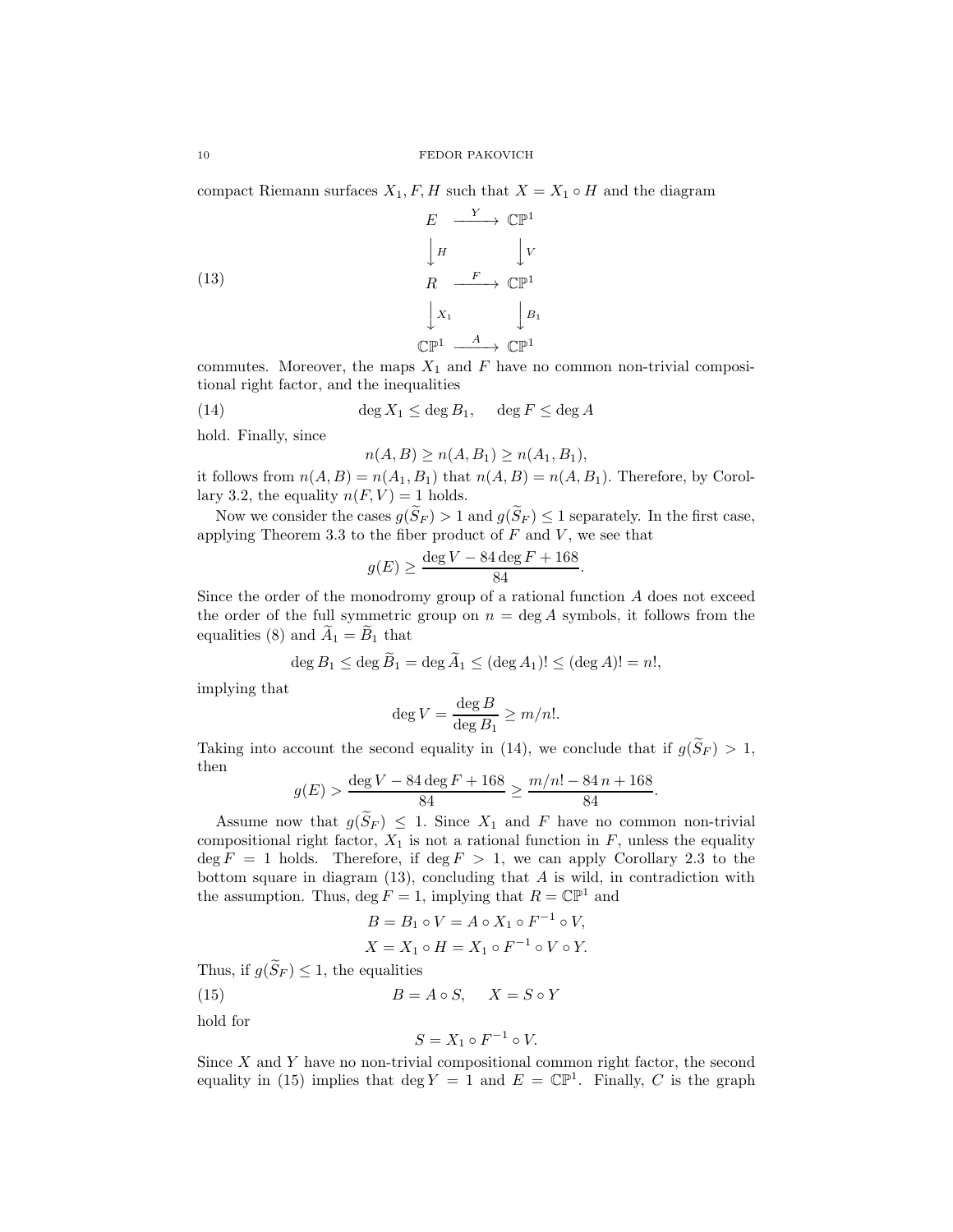$x - S(y) = 0$ . Indeed, C is the image of  $\mathbb{CP}^1$  under the map  $t \to (X(t), Y(t))$ . On the other hand, since  $X = S \circ Y$ , this image coincides with the image of  $\mathbb{CP}^1$  under the map  $t \to (S(t), t)$ , which is equal to  $x - S(y) = 0$ .

Theorem 1.3 implies two important corollaries. The first corollary concerns compositional left factors of iterates of a tame rational function A. We recall that a tame rational function has degree at least three.

Corollary 3.5. *Let* A *be a tame rational function, and* X *and* Y *rational functions such that*

$$
(16)\qquad \qquad A^{\circ s} = X \circ Y
$$

*for some*  $s \geq 1$ *. Then there exists a rational function*  $X_0$  *such that* 

$$
\deg X_0 \le 84(\deg A - 2)(\deg A)!
$$

*and the equalities*

$$
X = A^{\circ \ell} \circ X_0, \qquad A^{\circ (s-\ell)} = X_0 \circ Y
$$

*hold for some*  $l \geq 1$ .

*Proof.* Equality (16) implies that the curve  $C_{A,X}$  has a factor of genus zero C, parametrized by the map

(17) 
$$
t \to (A^{\circ (s-1)}(t), Y(t)).
$$

On the other hand, if

$$
\deg X > 84(\deg A - 2)(\deg A)!,
$$

then

$$
\frac{(\deg X)/(\deg A)! - 84 \deg A + 168}{84} > \frac{84(\deg A - 2) - 84 \deg A + 168}{84} = 0,
$$

implying by Theorem 1.3 that  $X = A \circ X'$  and C is the graph  $x - X'(y) = 0$  for some rational function  $X'$ . Since C is parametrized by the map  $(17)$ , this implies that

$$
A^{\circ(s-1)} = X' \circ Y.
$$

Applying this reasoning recursively, we obtain the required statement.  $\Box$ 

The second corollary is the following.

**Corollary 3.6.** Let A and B be rational functions such that the curve  $C_{A^o \circ B}$ ,  $s \geq 1$ , has an irreducible factor C of genus zero or one. Assume in addition that B *is tame*,  $deg A \geq 2$ , and

(18) 
$$
s > log_2 [84(log B - 1)(deg B)!].
$$

*Then*  $A^{\circ s} = B \circ Q$  *for some rational function*  $Q$ *, and*  $C$  *is the graph*  $Q(x) - y = 0$ .

*Proof.* Inequality (18) implies that

$$
\deg A^{\circ s} = (\deg A)^s \ge 2^s > 84(\deg B - 1)(\deg B)!.
$$

Thus,

$$
\frac{(\deg A^{\circ s})/(\deg B)! - 84\deg B + 168}{84} > \frac{84(\deg B - 1) - 84\deg B + 168}{84} = 1,
$$

and the corollary follows from Theorem 1.3.  $\Box$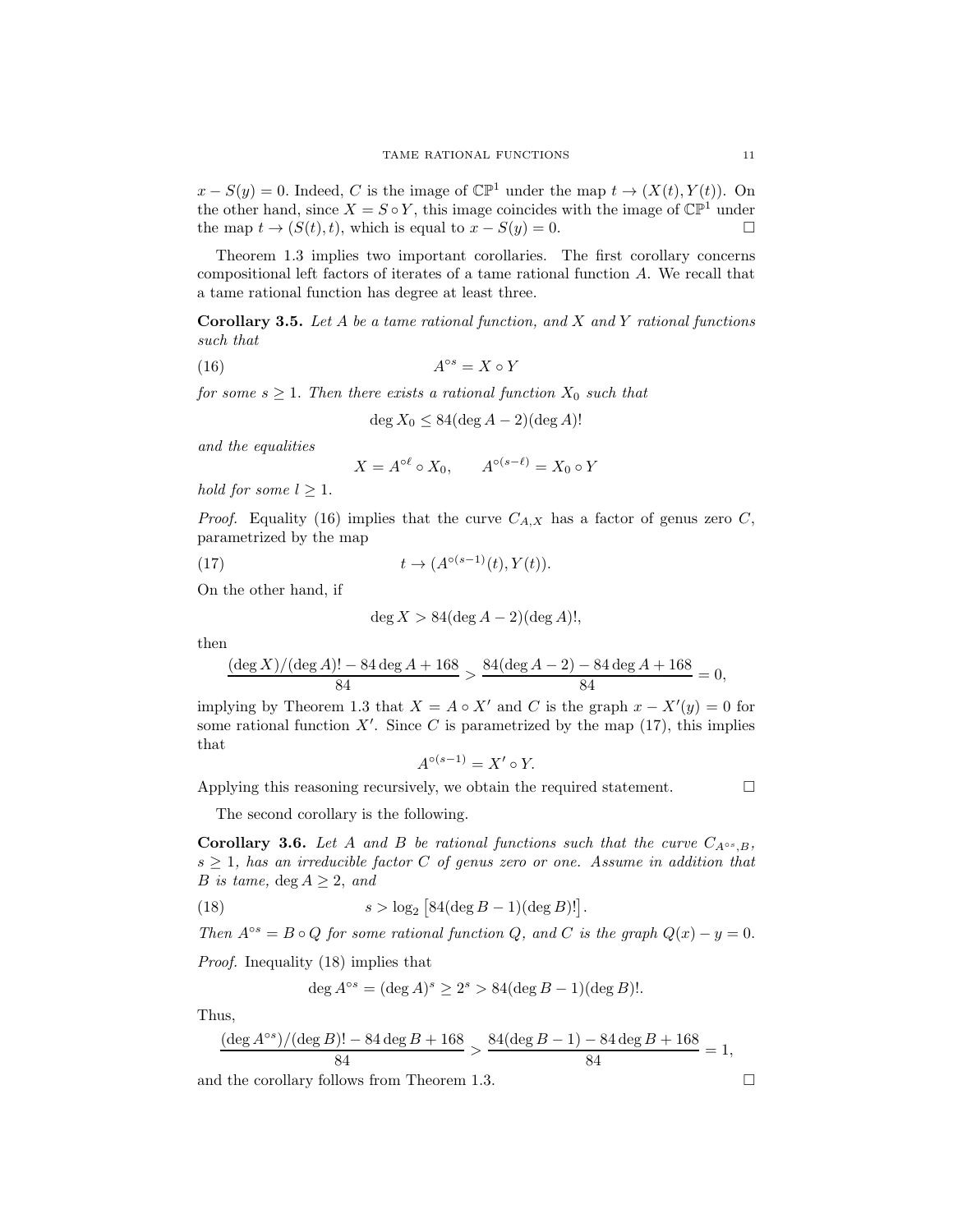4. Proofs of Theorem 1.1, Theorem 1.2, and Theorem 1.4

Theorem 1.1 follows from Theorem 1.3 combined with the following result proved in [25].

**Theorem 4.1.** *There exists a function*  $\varphi : \mathbb{N} \times \mathbb{N} \to \mathbb{R}$  *with the following property. For any rational functions* A *and* X *such that the equality*

$$
(19) \t\t A^{\circ d} = X \circ R
$$

*holds for some rational function* R and  $d \geq 1$ , there exists  $N \leq \varphi(\deg A, \deg X)$ *and a rational function* R′ *such that*

$$
A^{\circ N} = X \circ R'
$$
  
and  $R = R' \circ A^{\circ (d-N)}$ , if  $d > N$ .

*Proof of Theorem 1.1.* By Corollary 3.5, for any decomposition

$$
(20) \t\t A^{\circ d} = X \circ Y
$$

we can find  $X'$  and  $l \geq 0$  such that

(21)  $\deg X' \leq 84(n-2)n!$ 

and the equalities

 $X = A^{\circ \ell} \circ X'$ 

and

$$
(22)\qquad \qquad A^{\circ(d-\ell)} = X' \circ Y
$$

hold. On the other hand, it follows from Theorem 4.1 that there exists  $N$ , which depends on n only, such that for any decomposition (22) with  $d - l > N$  satisfying  $(21)$ , there exists a rational function Y' such that

$$
A^{\circ N} = X' \circ Y', \quad Y = Y' \circ A^{\circ(d-\ell-N)}.
$$

The above implies that any decomposition of  $A^{\circ d}$  with  $d \geq N$  is induced by a decomposition of  $A^{\circ N}$ . Indeed, if  $d-l < N$ , then decomposition (20) is induced by the decomposition

$$
A^{\circ N} = (A^{\circ (N-d+\ell)} \circ X') \circ Y,
$$

while if  $d - l > N$ , it is induced by the decomposition  $A^{\circ N} = X' \circ Y'$ . — П

Let F be a rational function of degree at least two. We define  $G(F)$  as the group of Möbius transformations  $\sigma$  such that

$$
F\circ \sigma=\nu_{\sigma}\circ F
$$

for some Möbius transformations  $\nu_{\sigma}$ . Below we need the following result (see [21], Theorem 4.2).

**Theorem 4.2.** Let F be a rational function of degree  $d \geq 2$ . Then the group  $G(F)$ *is one of the five finite rotation groups of the sphere*  $A_4$ ,  $S_4$ ,  $A_5$ ,  $C_n$ ,  $D_{2n}$ , unless  $F = \theta_1 \circ z^d \circ \theta_2$  *for some Möbius transformations*  $\theta_1$  *and*  $\theta_2$ .

*Proof of Theorem 1.4.* We recall that functional decompositions  $F = U \circ V$  of a rational function  $F$  into compositions of rational functions  $U$  and  $V$ , considered up to the equivalence

(23) 
$$
U \to U \circ \mu
$$
,  $V \to \mu^{-1} \circ V$ ,  $\mu \in Aut(\mathbb{CP}^1)$ ,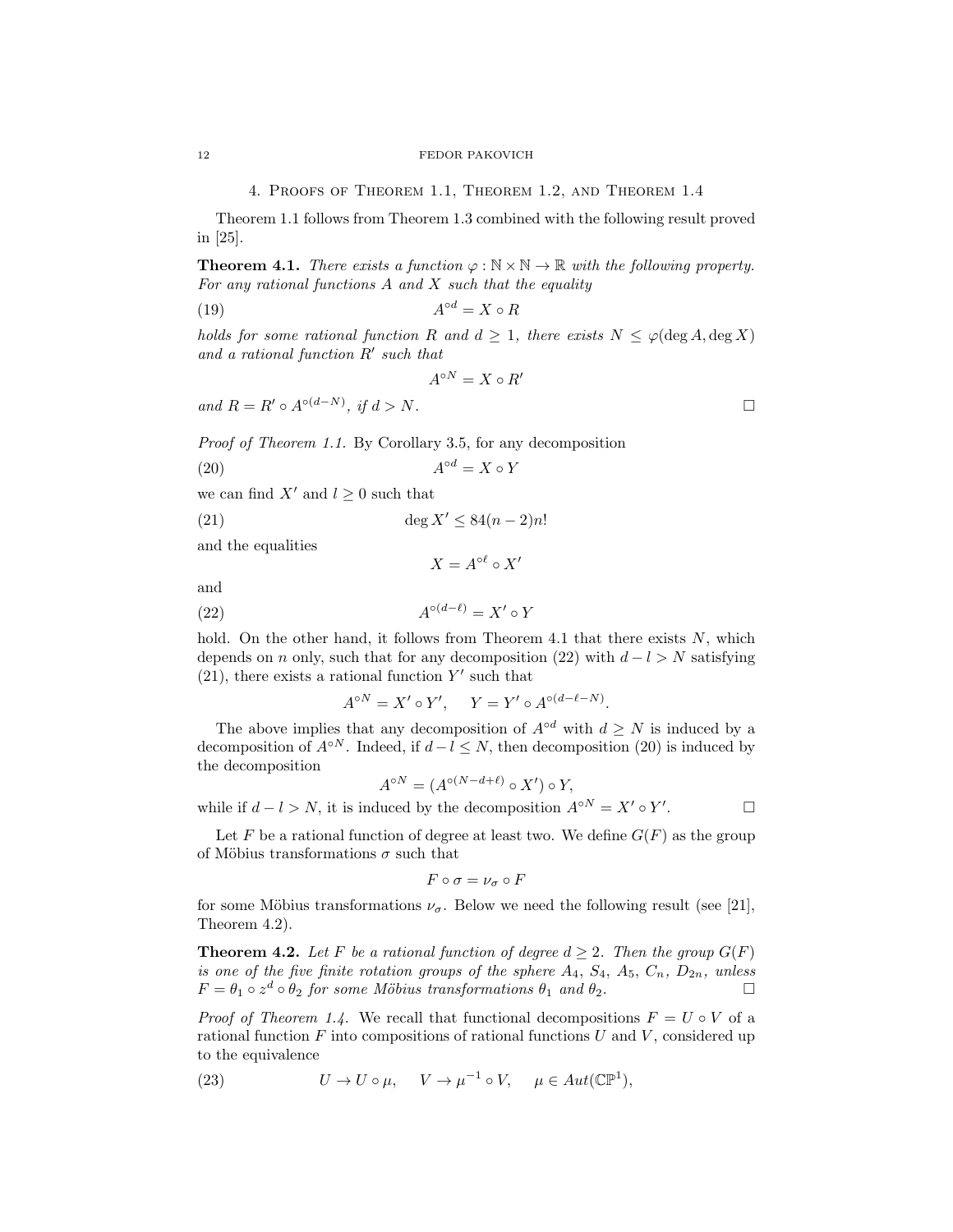are in a one-to-one correspondence with imprimitivity systems of the monodromy group of F. In particular, the number of such classes is finite. Therefore, if for every  $i \geq 1$  there exist  $s_i \geq 1$  and  $R_i \in \mathbb{C}(z)$  such that

$$
(24) \t\t\t A^{\circ s_i} = B^{\circ i} \circ R_i,
$$

then Theorem 1.1 implies that there exist a rational function  $U$  and increasing sequences of non-negative integers  $f_k$ ,  $k \geq 0$ , and  $v_k$ ,  $k \geq 0$ , such that

$$
B^{\circ f_k} = A^{\circ v_k} \circ U \circ \eta_k, \qquad k \ge 0,
$$

for some  $\eta_k \in Aut(\mathbb{CP}^1)$ . In turn, this implies that there exists an increasing sequence of non-negative integers  $r_k$ ,  $k \geq 1$ , such that

(25) 
$$
B^{\circ f_k} = A^{\circ r_k} \circ B^{\circ f_0} \circ \mu_k, \quad k \ge 1,
$$

for some  $\mu_k \in Aut(\mathbb{CP}^1)$ . Furthermore, since (25) implies that for every  $k \geq 1$  the function  $B^{\circ f_0} \circ \mu_k$  is a compositional right factor of an iterate of B, there exist a rational function V and an increasing sequence of non-negative integers  $k_l, l \geq 0$ , such that

$$
B^{\circ f_0} \circ \mu_{k_l} = \theta_l \circ V, \qquad l \ge 0,
$$

for some  $\theta_l \in Aut(\mathbb{CP}^1)$ , implying that

$$
B^{\circ f_0} \circ \mu_{k_l} = \delta_l \circ B^{\circ f_0} \circ \mu_{k_0}, \qquad l \ge 1,
$$

for some  $\delta_l \in Aut(\mathbb{CP}^1)$ .

Clearly, the Möbius transformations  $\mu_{k_l} \circ \mu_{k_0}^{-1}$ ,  $l \geq 1$ , belong to the group  $G(B^{\circ f_0})$ . On the other hand, since the function B is tame, the function  $B^{\circ f_0}$ is also tame and hence, by Corollary 2.4, it is not of the form  $B^{\circ f_0} = \theta_1 \circ z^d \circ \theta_2$ , where  $\theta_1, \theta_2 \in Aut(\mathbb{CP}^1)$ . Therefore, by Theorem 4.2,

$$
\mu_{k_{l_2}} \circ \mu_{k_0}^{-1} = \mu_{k_{l_1}} \circ \mu_{k_0}^{-1}
$$

for some  $l_2 > l_1$ , implying that  $\mu_{k_{l_2}} = \mu_{k_{l_1}}$ . It follows now from (25) that

$$
B^{\circ f_{k_{l_2}}}=A^{\circ (r_{k_{l_2}}-r_{k_{l_1}})}\circ B^{\circ f_{k_{l_1}}},
$$

implying that

(26) 
$$
B^{\circ (f_{k_{l_2}}-f_{k_{l_1}})} = A^{\circ (r_{k_{l_2}}-r_{k_{l_1}})}.
$$

Since  $l_2 > l_1$  and the sequences  $k_l, l \geq 1$ , and  $f_k, k \geq 1$ , are increasing, the inequality  $f_{k_{l_2}} > f_{k_{l_1}}$  holds, and therefore A and B have a common iterate. This proves the implication  $1) \Rightarrow 3$ .

Similarly, if for every  $i \geq 1$  there exist  $s_i \geq 1$  and  $R_i \in \mathbb{C}(z)$  such that

$$
A^{\circ s_i} = R_i \circ B^{\circ i},
$$

we conclude that there exist increasing sequences  $f_k$ ,  $k \geq 0$ , and  $r_k$ ,  $k \geq 1$ , such that

(27) 
$$
B^{\circ f_k} = \mu_k \circ B^{\circ f_0} \circ A^{\circ r_k}, \quad k \ge 1,
$$

for some  $\mu_k \in Aut(\mathbb{CP}^1)$ . Moreover, there exists an increasing sequence  $k_l, l \geq 0$ , such that

$$
\mu_{k_l} \circ B^{\circ f_0} = \mu_{k_0} \circ B^{\circ f_0} \circ \delta_l, \quad l \ge 1,
$$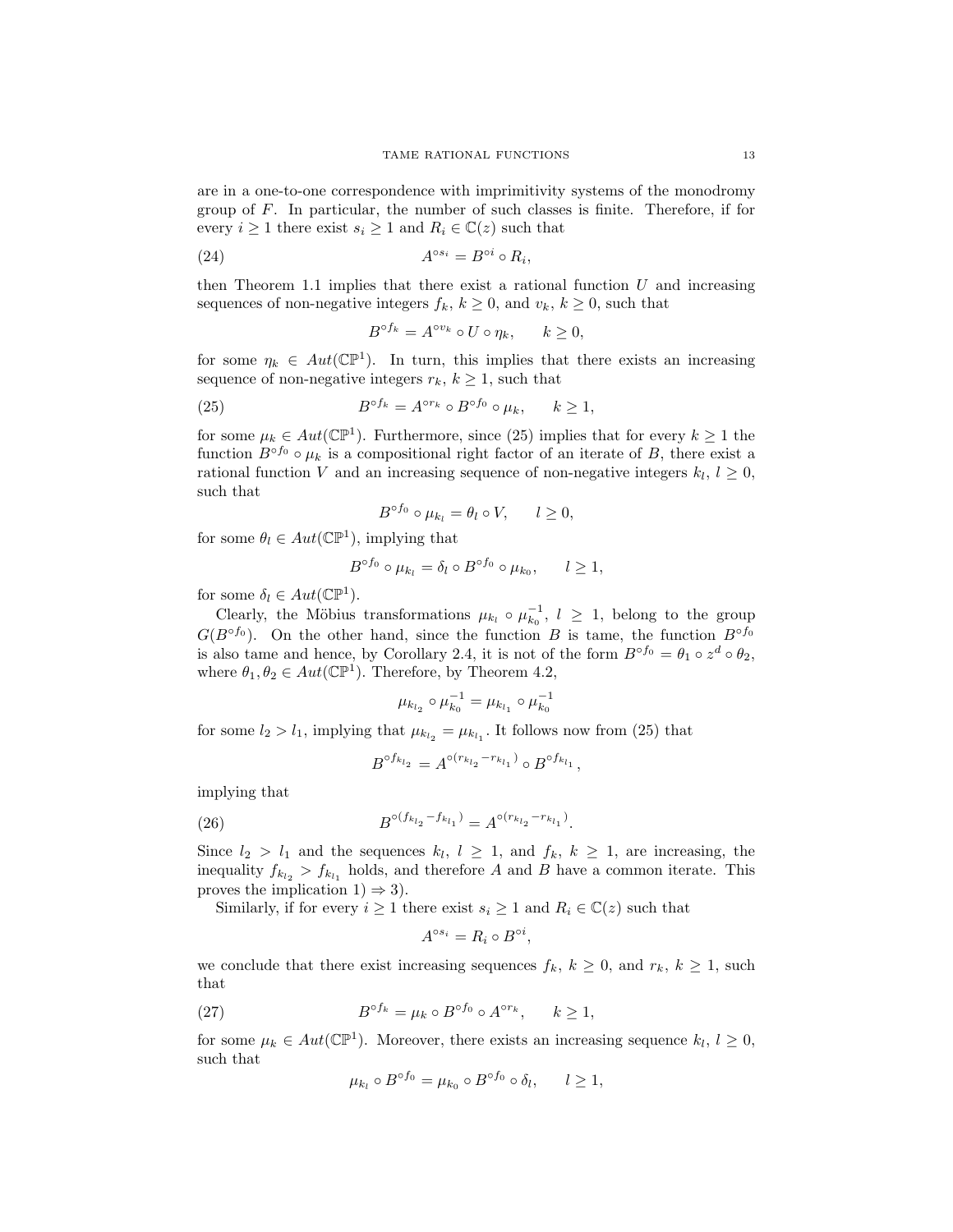for some  $\delta_l \in Aut(\mathbb{CP}^1)$ . Finally, for some  $l_2 > l_1$  the equality  $\delta_{l_2} = \delta_{l_1}$  holds, implying that  $\mu_{k_{l_2}} = \mu_{k_{l_1}}$ . Now (27) implies that

$$
B^{\circ f_{k_{l_2}}}=B^{\circ f_{k_{l_1}}}\circ A^{\circ (r_{k_{l_2}}-r_{k_{l_1}})}.
$$

Since  $B$  is tame, the last equality in turn implies  $(26)$ . This proves the implication  $(2) \Rightarrow 3$ . Finally, it is clear that 3) implies 1) and 2).

Remark 4.3. Theorem 1.4 is not true for *all* rational functions. For example, it is easy see that for the functions  $z^6$  and  $z^{12}$  conditions 1) and 2) are satisfied, while the condition 3) does not. Nevertheless, one can expect that conditions 1) and 3) are equivalent for non-special functions. On the other hand, there exist non-special rational functions for which conditions 2) and 3) are not equivalent. Specifically, using wild rational functions one can construct A and B such that

$$
(28) \t\t Ao2 = A \circ B,
$$

but A and B have no common iterate (see [31], [22]). Since (28) implies that

$$
A^{\circ 2k}=A^{\circ k}\circ B^{\circ k},
$$

for such A and B any iterate of B is a compositional right factor of an iterate of A.

Our starting point in the proof of Theorem 1.2, Theorem 1.5, and Theorem 1.6 is the following lemma.

Lemma 4.4. *Let* A *and* B *be rational functions of degree at least two such that an orbit of* A *has an infinite intersection with an orbit of* B*. Then for every pair*  $(d, i)$  ∈ N × N *the algebraic curve*  $A^{\circ d}(x) - B^{\circ i}(y) = 0$  *has a factor of genus zero or one.*

*Proof.* Recall that by the theorem of Faltings ([5]) if an irreducible algebraic curve  $C$  defined over a finitely generated field  $K$  of characteristic zero has infinitely many K-points, then  $g(C) \leq 1$ . On the other hand, it is easy to see that if  $O_A(z_1) \cap O_B(z_2)$ is infinite, then for every pair  $(d, i) \in \mathbb{N} \times \mathbb{N}$  the algebraic curve (5) has infinitely many points  $(x, y) \in O_A(z_1) \times O_B(z_2)$ . Defining now K as the field generated over  $\mathbb Q$  by  $z_1, z_2$ , and the coefficients of A, B, and observing that the orbits  $O_A(z_1)$  and  $O_B(z_2)$  belong to K, we conclude that for every pair  $(d, i) \in \mathbb{N} \times \mathbb{N}$  curve (5) has a factor of genus zero or one.

*Proof of Theorem 1.2.* Since  $B^{\circ i}$ ,  $i \geq 1$ , is tame whenever B is tame, it follows from Lemma 4.4 and Corollary 3.6 that for every  $i \geq 1$  there exist  $s_i \geq 1$  and  $R_i \in \mathbb{C}(z)$ such that equality  $(24)$  holds. Therefore, by Theorem 1.4, A and B have a common iterate.

## 5. Proofs of Theorem 1.5 and Theorem 1.6

5.1. Proof of Theorem 1.5. We start by recalling the results of the paper [20], describing pairs of rational functions A and U of degree at least two such that for every  $d \geq 1$  the algebraic curve (6) has an irreducible factor of genus zero or one. In case A is non-special, the main result of [20] in a slightly simplified form can be formulated as follows (see [20], Theorem 1.2).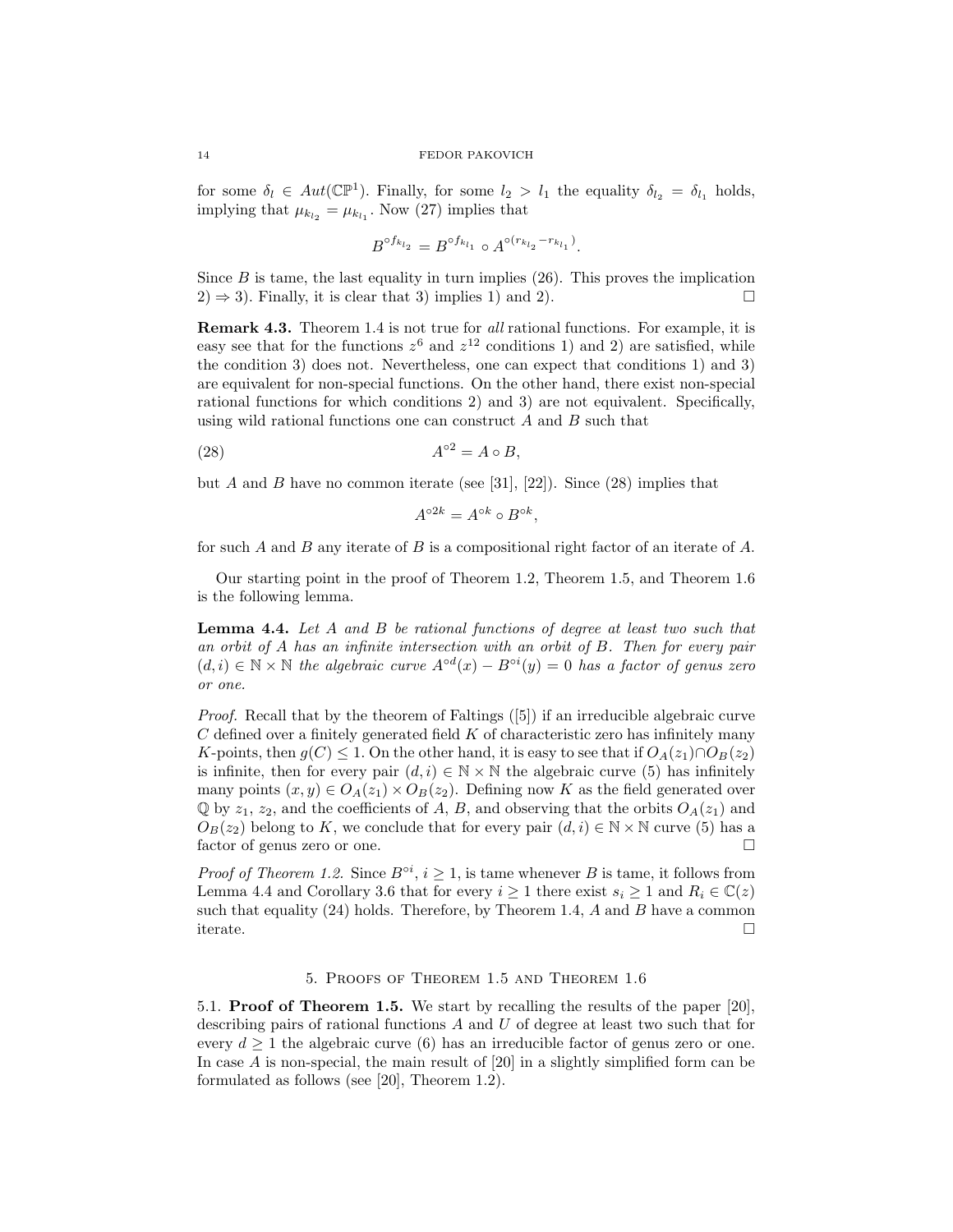Theorem 5.1. *Let* A *be a non-special rational function of degree at least two. Then there exist a rational Galois covering*  $X_A$  *and a rational function*  $F$  *such that the diagram*

(29) 
$$
\begin{array}{ccc}\n\mathbb{CP}^1 & \xrightarrow{F} & \mathbb{CP}^1 \\
\downarrow X_A & & \downarrow X_A \\
\mathbb{CP}^1 & \xrightarrow{A} & \mathbb{CP}^1\n\end{array}
$$

*commutes, and for a rational function* U *of degree at least two the algebraic curve*  $C_{A \circ d, U}$  has a factor of genus zero or one for every  $d \geq 1$  if and only if U is a *compositional left factor of*  $A^{\circ \ell} \circ X_A$  *for some*  $l \geq 0$ .

The Galois covering  $X_A$  in Theorem 6.4 can be described explicitly (see [20], Theorem 3.4). However, we do not need this more explicit description to prove Theorem 1.5 in the case where both functions  $A$  and  $B$  are non-special. Indeed, since by Lemma 4.4 for every pair  $(d, i) \in \mathbb{N} \times \mathbb{N}$  algebraic curve (5) has a factor of genus zero or one, it follows from Theorem 5.1 that for every  $i \geq 1$  there exist  $d_i \geq 1$  and  $S_i \in \mathbb{C}(z)$  such that the equality

(30) 
$$
A^{\circ d_i} \circ X_A = B^{\circ i} \circ S_i
$$

holds. Therefore, if

(31) ordp(deg B) > 0

for some prime number p, then for every  $i \geq 1$  there exists  $d_i \geq 1$  such that

$$
d_i \operatorname{ord}_p(\deg A) + \operatorname{ord}_p(\deg X_A) \ge i \operatorname{ord}_p(\deg B),
$$

implying that

(32) ordp(deg A) > 0.

By symmetry, inequality (32) implies in turn inequality (31). Therefore,

$$
\mathcal{P}(\deg A) = \mathcal{P}(\deg B).
$$

This proves Theorem 1.5 in the case where A and B are non-special. On the other hand, if at least one of the functions  $A$  and  $B$  is special, then Theorem 1.5 obviously follows from Theorem 1.6 proved below.

5.2. Proof of Theorem 1.6 for A conjugate to  $z^{\pm n}$  or  $\pm T_n$ . For  $s \geq 1$ , we set

$$
D_s = \frac{1}{2} \left( z^s + \frac{1}{z^s} \right).
$$

To prove Theorem 1.6 in the case where A is conjugate to  $z^{\pm n}$  or  $\pm T_n$ , we use the following result (see [20], Theorem 3.6).

Theorem 5.2. *Let* A *and* U *be rational functions of degree at least two.*

- (1) If  $A = z^n$ , then the algebraic curve  $C_{A \circ d, U}$  has a factor of genus zero or *one for every*  $d \geq 1$  *if and only if*  $U = z^s \circ \mu$ ,  $s \geq 2$ , where  $\mu$  *is a Möbius transformation,*
- *(2) If*  $A = T_n$ , then the algebraic curve  $C_{A \circ d, U}$  has a factor of genus zero or *one for every*  $d \geq 1$  *if and only if either*  $U = \pm T_s \circ \mu$ ,  $s \geq 2$ , *or*  $U = D_s \circ \mu$ ,  $s \geq 1$ , where  $\mu$  *is a Möbius transformation.*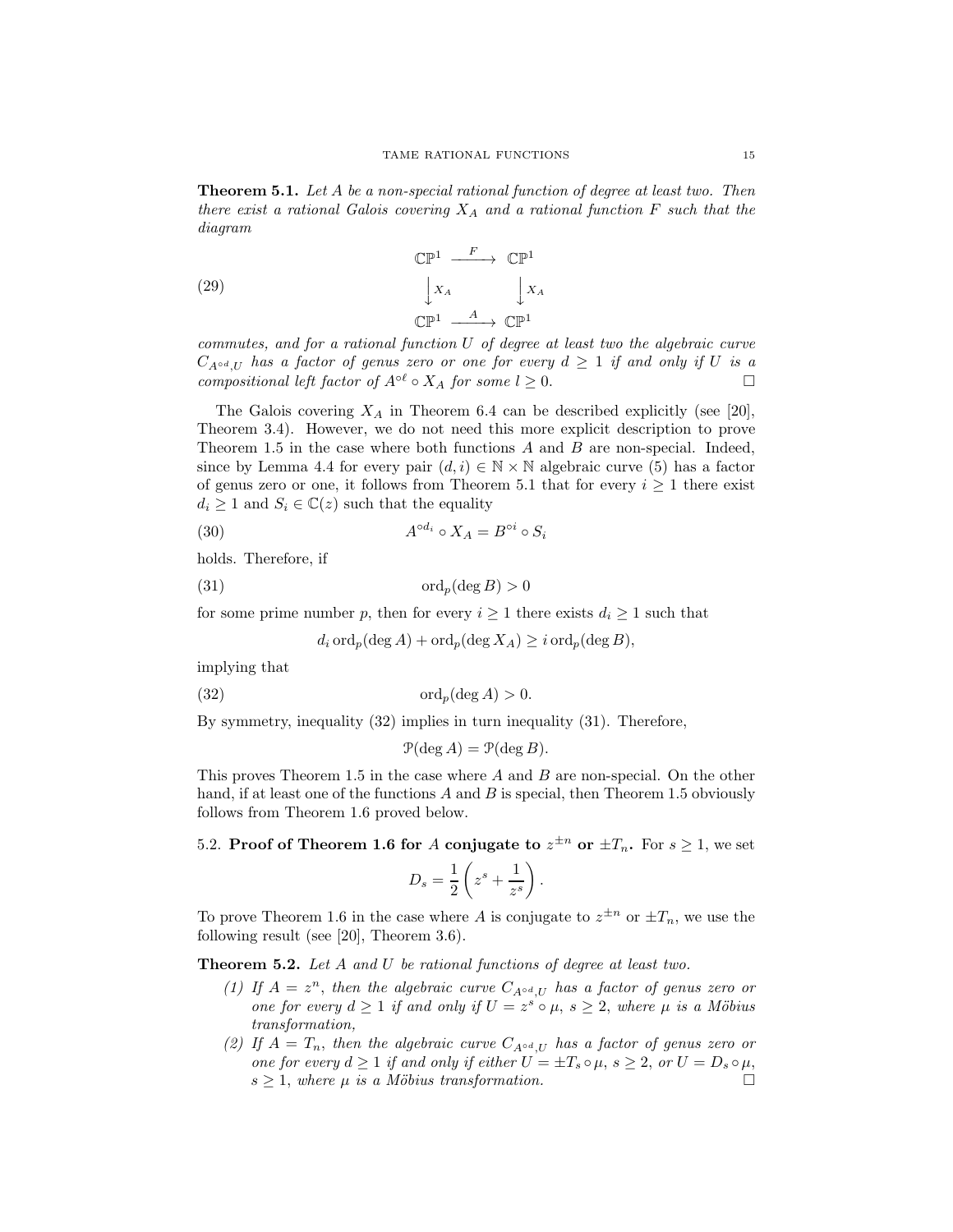Let us prove Theorem 1.6 in the case where A is conjugate to  $\pm T_n$ . Clearly, without loss of generality we may assume that  $A = T_n$ , if n is even, or  $A = \pm T_n$ , if n is odd. Since by Lemma 4.4 for every pair  $(d, i) \in \mathbb{N} \times \mathbb{N}$  algebraic curve (5) has a factor of genus zero or one, it follows from the second part of Theorem 5.2 that if  $A = T_n$ , then for any  $i \geq 1$  either

(33) 
$$
B^{\circ i} = \pm T_s \circ \mu, \quad s \ge 2, \quad \mu \in Aut(\mathbb{CP}^1),
$$

or

(34) 
$$
B^{\circ i} = D_s \circ \mu, \quad s \ge 1, \quad \mu \in Aut(\mathbb{CP}^1).
$$

The same is true if  $A = -T_n$ , since we can apply Theorem 5.2 to iterates of  $A^{\circ 2}$ . Setting  $m = \deg B$ , we show first that conditions (33), (34) imply the equality  $B = \pm T_m$ . Since an iterate of a rational function f of degree at least two equals  $\pm T_s$  if and only if f equals  $\pm T_{s'}$  (see e.g. [23], Lemma 6.3), it is enough to show that  $B^{\circ 2} = \pm T_{m^2}$ . Therefore, considering only even iterates of B, without loss of generality we may assume that the degree of  $B$  in (33), (34) is greater than two, implying that deg  $T_s > 2$  and deg  $D_s > 2$ .

Let us observe first that equality (34) is actually impossible for any  $i \geq 1$ . Indeed, otherwise considering the iterate  $B^{\circ 2i}$  we conclude that there exists  $\nu \in Aut(\mathbb{CP}^1)$ such that either

(35) 
$$
D_s \circ \mu \circ D_s \circ \mu = \pm T_{4s^2} \circ \nu,
$$

or

(36) 
$$
D_s \circ \mu \circ D_s \circ \mu = D_{2s^2} \circ \nu.
$$

Equality (35) is impossible since the function in its left part has more than one pole. Moreover, since any decomposition  $D_l = U \circ V$  of  $D_l$ , up to the equivalency (23), reduces either to the decomposition

$$
D_l = D_{l/d} \circ z^d,
$$

or to the decomposition

$$
D_l = \varepsilon^l T_{l/d} \circ D_d(\varepsilon z),
$$

where  $d\vert l$  and  $\varepsilon^{2l} = 1$  (see e.g. [18], Section 4.2), it is easy to see comparing the ramification of the functions  $z^s$ ,  $\pm T_s$ , and  $D_s$  that if deg  $D_s > 2$  equality (36) is impossible either.

Since (34) is impossible,  $B = \pm T_m \circ \mu$  for some  $\mu \in Aut(\mathbb{CP}^1)$  and

(37) 
$$
(\pm T_m \circ \mu) \circ (\pm T_m \circ \mu) = \pm T_{m^2} \circ \nu
$$

for some  $\nu \in Aut(\mathbb{CP}^1)$ . Furthermore, since finite critical values of Chebyshev polynomials are  $\pm 1$ , and the local multiplicity of  $\pm T_s$  at each of the points in  $T_s^{-1}\{-1,1\}$  distinct from  $-1$  and 1 is two, equality (37) implies by the chain rule that whenever  $m > 2$  the equalities  $\mu(\infty) = (\infty)$  and  $\mu\{-1,1\} = \{-1,1\}$  hold. Thus,  $\mu = \pm z$  and hence  $B = \pm T_m$ .

Let now  $O_A(z_1)$  and  $O_B(z_2)$  be orbits having an infinite intersection. Evidently, without loss of generality we may assume that  $z_1 = z_2 = z_0$ , and it is clear that  $z_0 \neq \infty$ . The equalities  $A = \pm T_n$  and  $B = \pm T_m$  imply that there exist a linear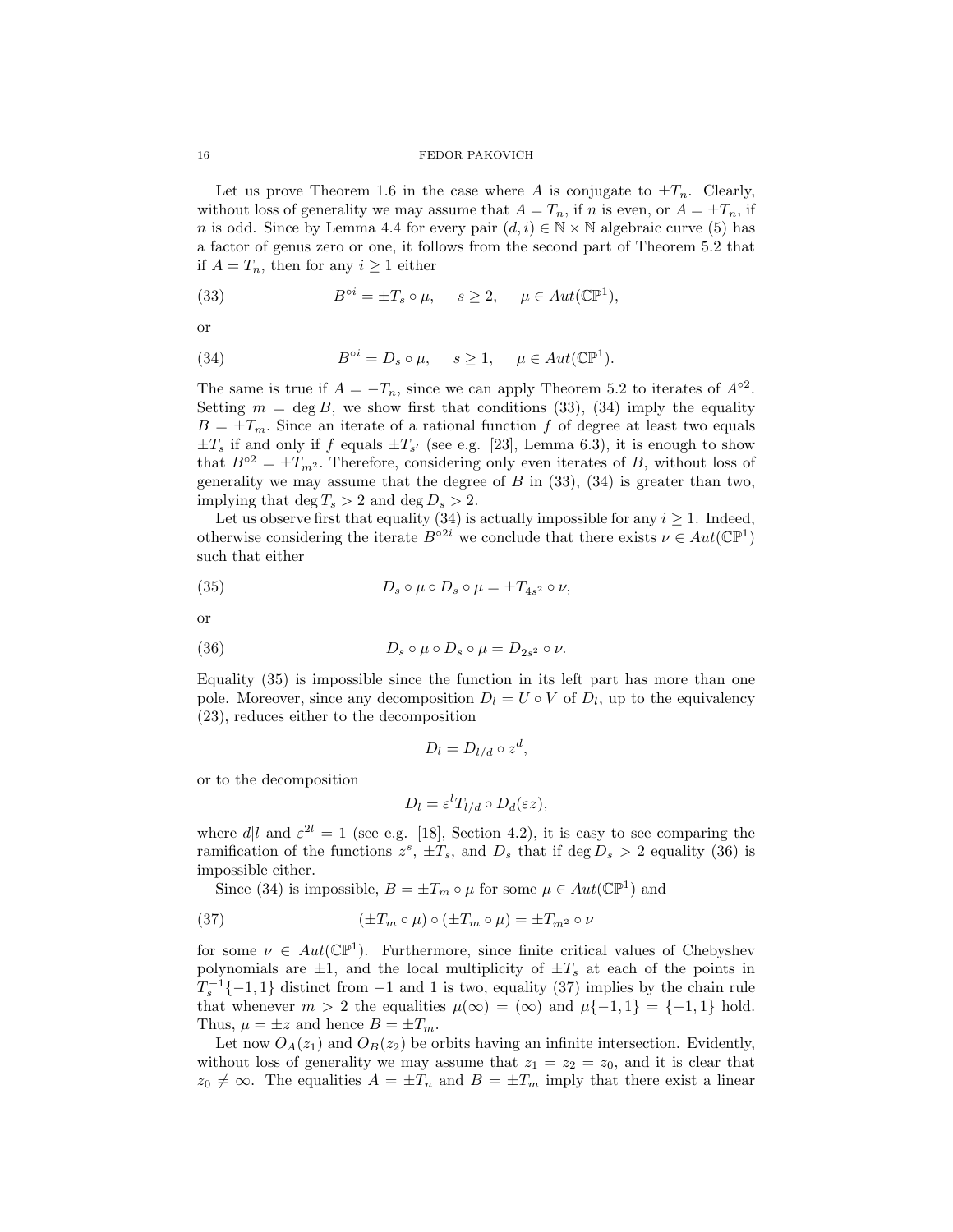function  $\alpha_A$  of the form  $nz$  or  $nz + 1/2$  and a linear function  $\alpha_B$  of the form  $mz$  or  $mz + 1/2$  such that the diagrams

$$
\begin{array}{ccc}\n\mathbb{C} & \xrightarrow{\alpha_A} & \mathbb{C} & \mathbb{C} & \xrightarrow{\alpha_B} & \mathbb{C} \\
\downarrow \cos 2\pi z & & \downarrow \cos 2\pi z & & \downarrow \cos 2\pi z & & \downarrow \cos 2\pi z \\
\mathbb{C}\mathbb{P}^1 & \xrightarrow{A} & \mathbb{C}\mathbb{P}^1, & & \mathbb{C}\mathbb{P}^1 & \xrightarrow{B} & \mathbb{C}\mathbb{P}^1\n\end{array}
$$

commute. If  $z'_0$  is a point of  $\mathbb C$  such that  $\cos(2\pi z'_0) = z_0$  and  $k, l \ge 1$  are integers such that

(38) 
$$
A^{\circ k}(z_0) = B^{\circ \ell}(z_0),
$$

then  $(\alpha_A^{\circ k} \pm \alpha_B^{\circ \ell})(z_0')$  is an integer. Taking into account the form of  $\alpha_A$  and  $\alpha_B$ , this implies that either  $z'_0$  is a rational number, or  $\alpha_A^{\circ k} = \pm \alpha_B^{\circ \ell}$ . In the first case, however,  $z'_0$  is a preperiodic point both for  $\alpha_A$  modulo 1 and for  $\alpha_B$  modulo 1, implying that the orbits  $O_A(z_1)$  and  $O_B(z_2)$  are finite, and therefore cannot have an infinite intersection. Thus,  $\alpha_A^{\circ k} = \pm \alpha_B^{\circ \ell}$ , implying that  $A^{\circ k} = B^{\circ \ell}$ . This finishes the proof of Theorem 1.6 in the case where A is conjugate to  $\pm T_n$ .

In case A is conjugate to  $z^{\pm n}$ , the proof can be done in a similar way using the first part of Theorem 5.2 and the family of semiconjugacies

$$
\mathbb{C} \xrightarrow{\pm nz} \mathbb{C}
$$
  

$$
\downarrow \exp z \qquad \downarrow \exp z
$$
  

$$
\mathbb{CP}^1 \xrightarrow{z^{\pm n}} \mathbb{CP}^1,
$$
  
where  $n \in \mathbb{N}$ .

5.3. Proof of Theorem 1.6 in the case where A is a Latter map. In this section, we need some further definitions and results concerning Riemann surface orbifolds. In particular, the definition of the orbifold  $\mathcal{O}_0^A$  associated with a rational function  $A$ , and the description of Lattes maps as self-covering maps of orbifolds of zero Euler characteristic. All the necessary information can be found in the paper [20] (see Section 2.1 and Section 2.4).

The first result we need is following (see [20], Theorem 3.5).

Theorem 5.3. *Let* A *and* U *be rational functions of degree at least two. If* A *is a* Lattès map, then the algebraic curve  $A^{\circ d}(x) - U(y) = 0$  has a factor of genus zero *or one for every*  $d \geq 1$  *if and only if* U *is a compositional left factor of*  $\theta_{Q_0^A}$ .  $\Box$ 

In addition, we need the following two facts (see [20], Theorem 2.4, and [21], Lemma 3.5).

**Theorem 5.4.** Let U be a rational function and  $\mathcal{O} = (\mathbb{CP}^1, \nu)$  an orbifold. Then U is a compositional left factor of  $\theta_o$  if and only if  $\mathcal{O}_2^U \preceq \mathcal{O}$ .

**Lemma 5.5.** Let A be a rational function such that  $\chi(\mathcal{O}_2^A) = 0$ , and U, V rational *functions of degree at least two such that*  $A = U \circ V$  *and* 

$$
\deg U, \deg V \notin \{2, 3, 4, 6, 8, 12\}.
$$

*Then*  $\mathcal{O}_2^V = \mathcal{O}_1^U$ 

*.*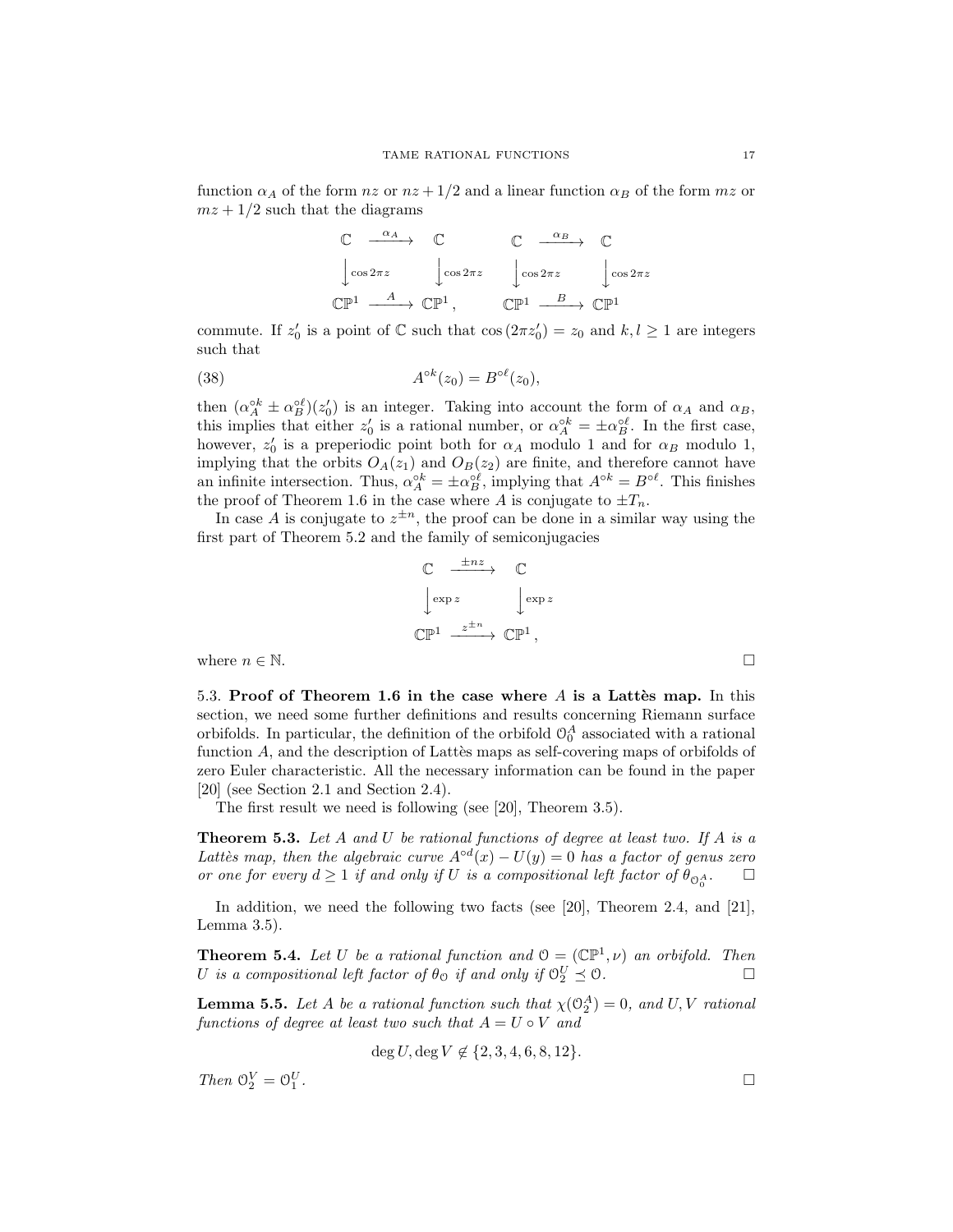### 18 FEDOR PAKOVICH

Finally, we recall that if  $\mathcal{O} = (\mathbb{CP}^1, \nu)$  is an orbifold distinct from the non-ramified sphere, then  $\chi(0) = 0$  if and only if the signature of 0 belongs to the list

$$
(39) \qquad \qquad \{2,2,2,2\} \quad \{3,3,3\}, \quad \{2,4,4\}, \quad \{2,3,6\},
$$

while  $\chi(0) > 0$  if and only if the signature of 0 belongs to the list

$$
\{n, n\}, \quad n \ge 2, \quad \{2, 2, n\}, \quad n \ge 2, \quad \{2, 3, 3\}, \quad \{2, 3, 4\}, \quad \{2, 3, 5\}.
$$

To prove Theorem 1.6 in the case where  $A$  is a Lattes map we show first that if  $\mathcal{O} = \mathcal{O}_0^A$  is the orbifold such that  $A: \mathcal{O} \to \mathcal{O}$  is a covering map, then  $B: \mathcal{O} \to \mathcal{O}$ is also a covering map. Assume, say, that  $\nu(0) = \{2, 3, 6\}$ . Since for every pair of integers  $d \geq 1$ ,  $i \geq 1$  algebraic curve (5) has a factor of genus zero or one, it follows from Theorem 5.3 and Theorem 5.4 that for every  $d \geq 1$  the inequality  $\chi(\mathcal{O}_2^{B^{\circ d}}) \preceq \mathcal{O}$  holds, implying that the signature  $\nu(\mathcal{O}_2^{B^{\circ d}})$  is either  $\{2,3,6\}$ , or one of the following signatures

$$
(40) \qquad \qquad \{2,2,3\}, \quad \{2,3,3\}, \quad \{2,2\}, \quad \{3,3\}.
$$

However, rational functions  $f$  such  $\mathcal{O}_2^f$  belongs to the list (40) have bounded degrees (see e.g. [18]). Thus, for d big enough  $\nu(\mathcal{O}_2^{B^{\circ d}}) = \{2, 3, 6\}$ . Furthermore, for d big enough deg  $B^{\circ d} > 12$ . Therefore, applying Lemma 5.5 to the decomposition

$$
B^{\circ d^2} = B^{\circ d} \circ B^{\circ d},
$$

we conclude that

$$
\mathcal{O}_1^{B^{\circ d}} = \mathcal{O}_2^{B^{\circ d}} = \mathcal{O}.
$$

Thus,  $B^{\circ d}$ :  $0 \to 0$  is a covering map. Finally, the fact that  $B^{\circ d}$ :  $0 \to 0$  is a covering map implies that  $B: \mathcal{O} \to \mathcal{O}$  is a covering map (see [23], Corollary 4.6). The proof for other signatures from the list (39) is similar.

Let now  $O_A(z_0)$  and  $O_B(z_0)$  be orbits having an infinite intersection. Since  $A: \mathcal{O} \to \mathcal{O}$  and  $B: \mathcal{O} \to \mathcal{O}$  are both covering maps, there exist an elliptic curve  $\mathcal{O}$ and holomorphic maps

$$
\alpha_A: \mathcal{C} \to \mathcal{C}, \quad \alpha_B: \mathcal{C} \to \mathcal{C}, \quad \pi: \mathcal{C} \to \mathbb{CP}^1
$$

such that the diagrams

$$
\begin{array}{ccccccccc}\n\mathbf{C} & \xrightarrow{\alpha_A} & \mathbf{C} & & & \\
\downarrow \pi & & & & & \\
\mathbb{C}\mathbb{P}^1 & & & & \\
\end{array}\n\begin{array}{ccccccccc}\n\mathbf{C} & & & & \\
\downarrow \pi & & & & \\
\mathbb{C}\mathbb{P}^1 & & & & \\
\end{array}\n\begin{array}{ccccccccc}\n\mathbf{C} & & & & \\
\downarrow \pi & & & & \\
\end{array}\n\begin{array}{ccccccccc}\n\mathbf{C} & & & & \\
\hline\n\end{array}\n\begin{array}{ccccccccc}\n\mathbf{C} & & & & \\
\hline\n\end{array}\n\begin{array}{ccccccccc}\n\mathbf{C} & & & & \\
\hline\n\end{array}\n\begin{array}{ccccccccc}\n\mathbf{C} & & & & \\
\hline\n\end{array}\n\begin{array}{ccccccccc}\n\mathbf{C} & & & & \\
\hline\n\end{array}\n\end{array}
$$

commute. Moreover,

(41) 
$$
\alpha_A = \psi_A + T_A, \qquad \alpha_B = \psi_B + T_B,
$$

where  $\psi_A, \psi_B \in \text{End}(\mathcal{C})$  and  $T_A, T_B$  are points of finite order (see e.g. [13], Lemma 5.1).

If  $z'_0$  is a point of C such that  $\pi(z'_0) = z_0$  and  $k, l \ge 1$  are integers such that (38) holds, then

$$
(\alpha_A^{\circ k} - \alpha_B^{\circ \ell})(z_0') = 0.
$$

On the other hand, it follows from (41) that

$$
\alpha_A^{\circ k}-\alpha_B^{\circ \ell}=\psi+T,
$$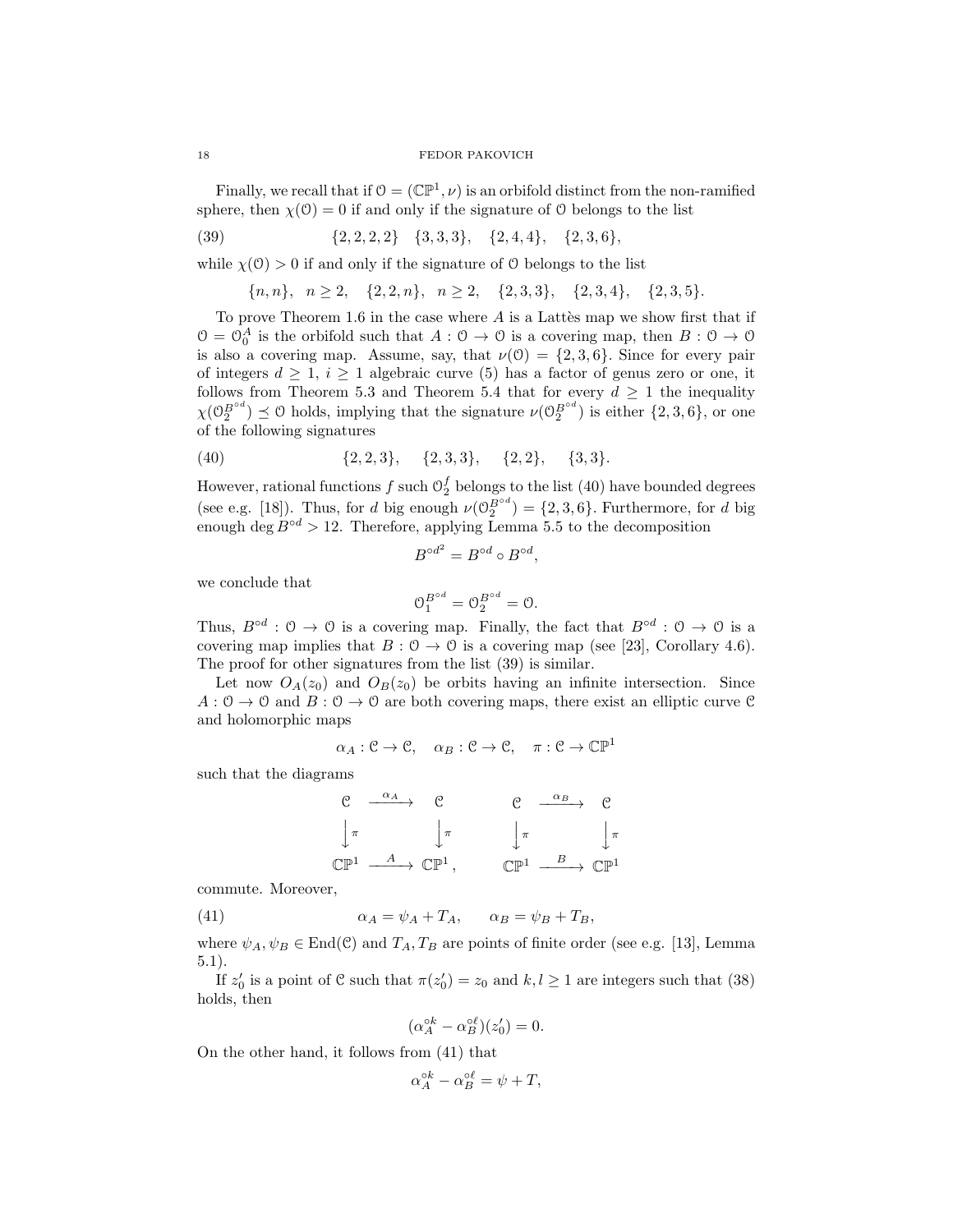where  $\psi \in \text{End}(\mathcal{C})$  and T is a point of finite order d. Moreover, since the equality  $(\psi + T)(z'_0) = 0$  implies the equality  $d(\psi + T)(z'_0) = 0$ , we see that  $\psi(dz'_0) = 0$ . Therefore, either  $\psi = 0$ , or  $dz'_0$  belongs to the group of finite order Ker  $\psi$ , implying that  $z'_0$  itself has finite order. Since points of finite order of  $\mathcal C$  are mapped to preperiodic points of A and B (see e.g. [30], Proposition 6.44), in the second case the orbits  $O_A(z_0)$  and  $O_B(z_0)$  cannot have an infinite intersection. Therefore,  $\psi = 0$ , implying that  $T = 0$ . Thus,  $\alpha_A^{\circ k} = \alpha_B^{\circ \ell}$ , implying that  $A^{\circ k} = B^{\circ \ell}$  $\Box$ 

# 6. The polynomial case

6.1. Polynomial decompositions. First of all, we recall that if  $A$  is a polynomial, and  $A = U \circ V$  is a decomposition of A into a composition of rational functions, then there exists a Möbius transformation  $\mu$  such that  $U \circ \mu$  and  $\mu^{-1} \circ V$ are polynomials. Thus, when studying decompositions of  $A^{\circ d}$  we can restrict ourselves by the consideration of decompositions into compositions of polynomials. We also mention that since a polynomial cannot be a Lattes map, a polynomial is special if and only if it is conjugate to  $z^n$  or  $\pm T_n$ .

The following result follows easily from the fact that the monodromy group of a polynomial of degree  $n$  contains a cycle of length  $n$ .

Theorem 6.1 ([4]). *Let* A, C, D, B *be polynomials such that*

$$
(42) \t\t\t A \circ C = D \circ B.
$$

*Then there exist polynomials*  $U, V, \widetilde{A}, \widetilde{C}, \widetilde{D}, \widetilde{B}$ , where

$$
\deg U = \text{GCD}(\deg A, \deg D), \quad \deg V = \text{GCD}(\deg C, \deg B),
$$

*such that*

$$
A = U \circ A, \quad D = U \circ D, \quad C = \tilde{C} \circ V, \quad B = B \circ V,
$$

*and*

$$
\widetilde{A} \circ \widetilde{C} = \widetilde{D} \circ \widetilde{B}.
$$

Notice that Theorem 6.1 implies that if deg D  $\vert$  deg A in (42), then the equalities

$$
A = D \circ R, \quad B = R \circ C
$$

hold for some polynomial R. In particular, if (3) holds for *polynomials* A, f, g, then  $f = \mu \circ g$  for some polynomial of degree one  $\mu$  such that  $A \circ \mu = A$ . Moreover, Theorem 6.1 implies Theorem 4.1 in the case where A is a polynomial. Indeed, since (19) implies that  $\mathcal{P}(X) \subseteq \mathcal{P}(A)$ , we have:

$$
\deg X = \prod_{p \in \mathcal{P}(A)} p^{\alpha_p},
$$

where  $\alpha_p$  obviously satisfies the inequality  $\alpha_p \leq \log_2 \deg X$ . Therefore,

$$
\deg X \mid \deg\left(A^{\circ N}\right)
$$

for  $N = \log_2 \deg X$ , and applying Theorem 6.1 to the equality

$$
A^{\circ d} = A^{\circ N} \circ A^{\circ (d-N)} = X \circ R,
$$

where  $d > N$ , we conclude that

$$
A^{\circ N} = X \circ R', \quad R = R' \circ A^{\circ (d-N)}
$$

for some polynomial  $R'$ .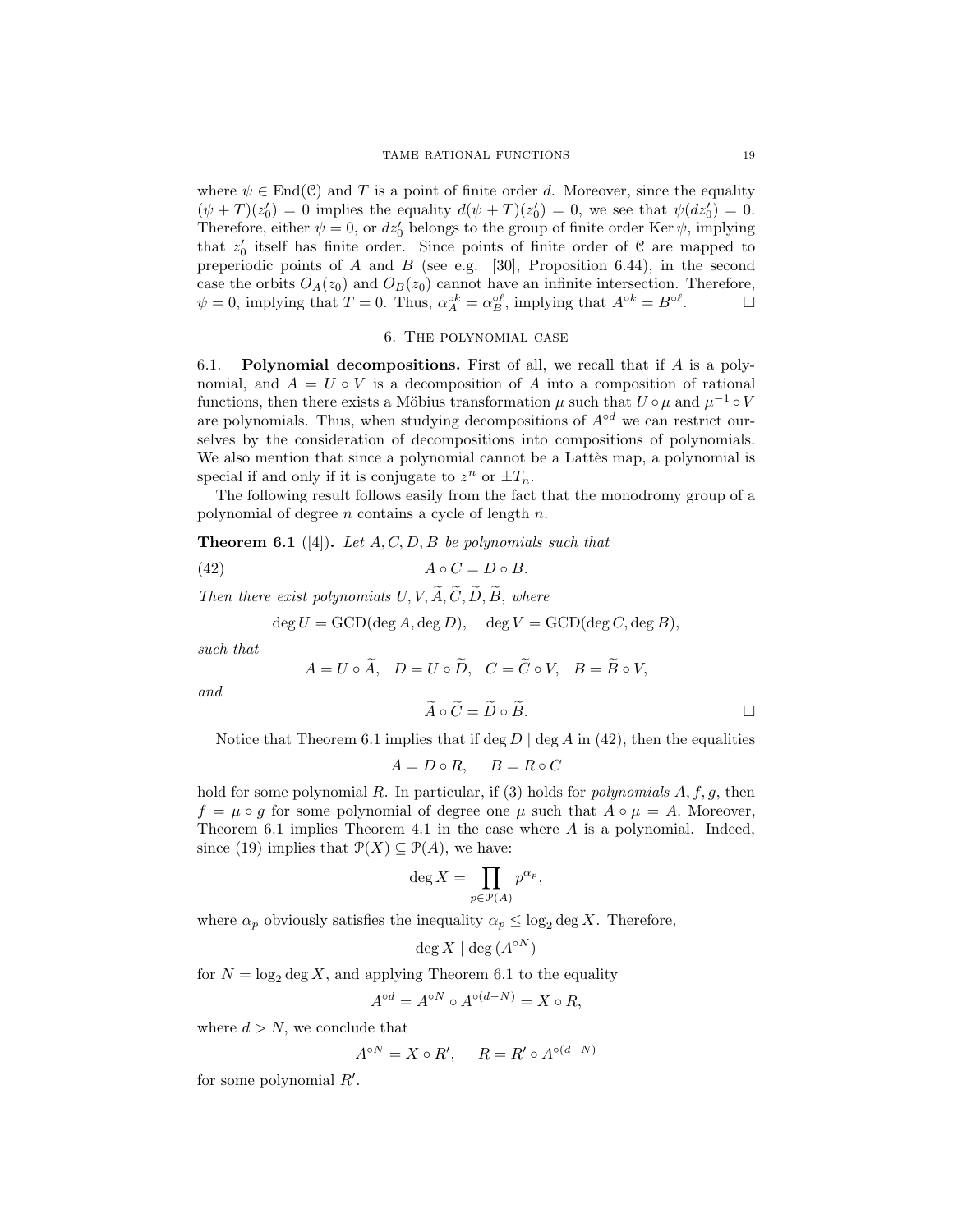### 20 FEDOR PAKOVICH

For a polynomial T we denote by  $Aut(T)$  the set of polynomial Möbius transformations commuting with  $T$ . The following result classifies polynomials commuting with a given non-special polynomial (see [28], and [24], Section 6.2).

**Theorem 6.2.** Let A be a polynomial of degree at least two, not conjugate to  $z^n$  or  $\pm T_n$ . Then there exists a polynomial T such that  $A = \mu \circ T^{\circ k}$ , where  $\mu \in Aut(A)$ and  $k \geq 1$ , and any polynomial B commuting with A has the form  $B = \nu \circ T^{\circ \ell}$ , *where*  $\nu \in Aut(A)$  *and*  $l > 1$ .

**Corollary 6.3.** Let A be a polynomial of degree at least two, not conjugate to  $z^n$  or  $\pm T_n$ . Assume that B is a polynomial commuting with A such that  $\deg B \geq \deg A$ . *Then*  $B = A \circ S$  *for some polynomial*  $S$ *.* 

*Proof.* Applying Theorem 6.2 and taking into account that  $\nu, \mu \in Aut(A)$ , we see that the equality  $B = A \circ S$  holds for the polynomial

$$
S = \mu^{-1} \circ \nu \circ T^{\circ (l-k)}.
$$

6.2. **Equivalence relation.** Let A be a rational function. Following [19], we say that a rational function  $\widehat{A}$  is an *elementary transformation* of A if there exist rational functions U and V such that  $A = V \circ U$  and  $\hat{A} = U \circ V$ . We say that A and B are *equivalent* and write  $A \sim B$  if there exists a chain of elementary transformations between A and B. Notice that any pair A,  $\widehat{A}$  as above gives rise to the semiconjugacies



implying inductively that whenever  $A \sim B$  the function A is semiconjugate to the function  $B$ , and the function  $B$  is semiconjugate to the function  $A$ .

Since for any Möbius transformation  $\mu$  the equality

$$
A = (A \circ \mu^{-1}) \circ \mu
$$

holds, the equivalence class  $[A]$  of a rational function A is a union of conjugacy classes. We denote the number of conjugacy classes in  $|A|$  by  $d(A)$ . In this notation, the following statement holds.

Theorem 6.4. *Let* A *be a rational function of degree* n*. Then its equivalence class* [A] *contains infinitely many conjugacy classes if and only if* A *is a flexible Latter map. Furthermore, if* A *is not a flexible Latt`es map, then* d(A) *can be bounded in terms of* n *only.*

The first part of Theorem 6.4 was proved in [19], using the McMullen theorem about isospectral rational functions [11]. This approach however provides no bound for  $d(A)$ . The fact that  $d(A)$  can be bounded in terms of n was proved in the paper [21] (see Theorem 1.1 and Remark 5.2).

**Lemma 6.5.** *Let A be a special function, and*  $A' \sim A$ *. Then*  $A'$  *is special.* □

In the full generality Lemma 6.5 is proved in [21] (Lemma 2.11). Below we use this lemma only in the polynomial case, in which it follows from the well known description of decompositions of  $z^n$  and  $\pm T_n$ .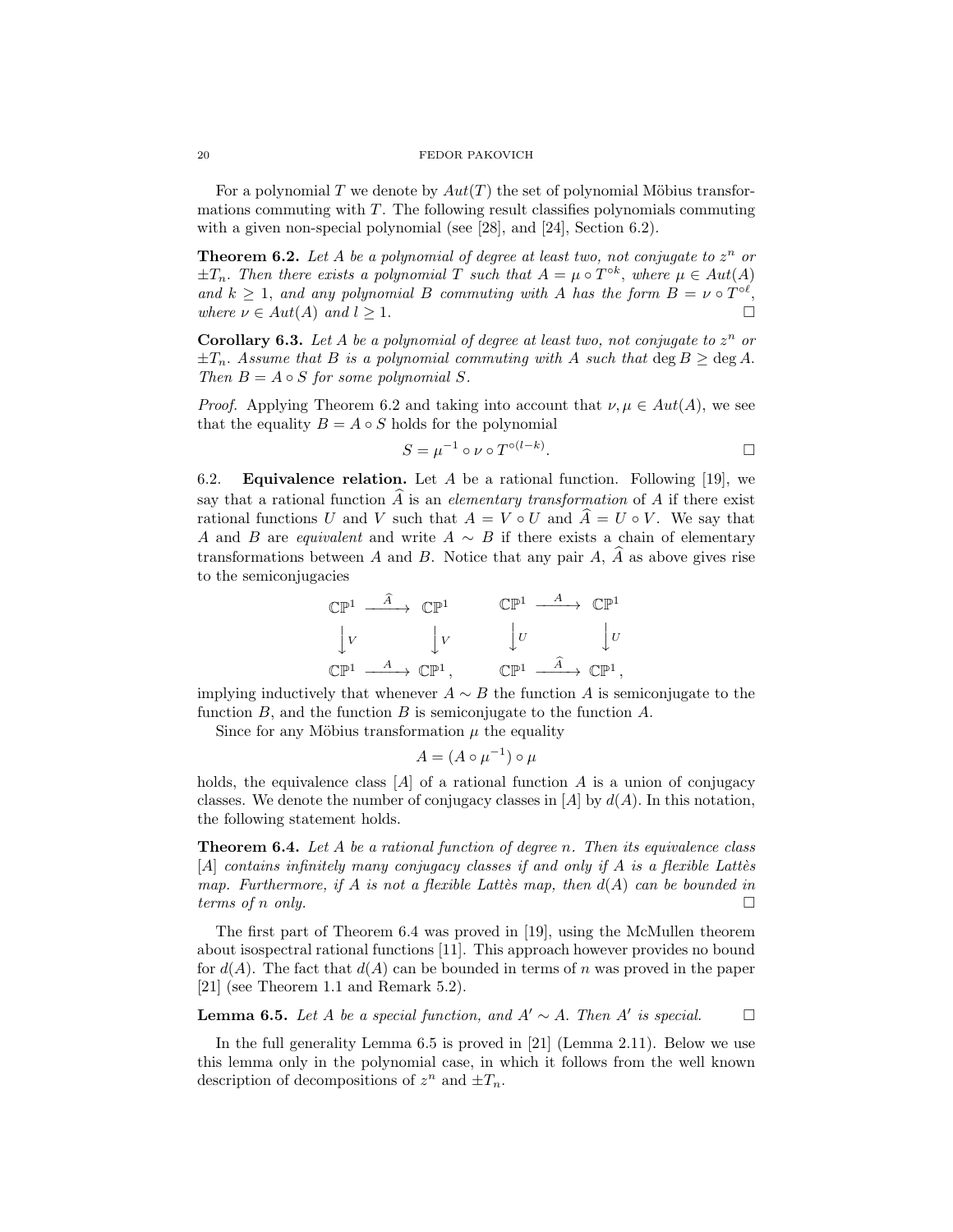6.3. Polynomial orbits and iterates. We start by reproving the main result of the paper [32], basing merely on the results of Sections 6.1-6.2.<sup>2</sup>

**Theorem 6.6.** Let A be a polynomial of degree  $n \geq 2$  not conjugate to  $z^n$  or  $\pm T_n$ . *Then there exists an integer* N*, depending on* n *only, such that any decomposition of*  $A^{\circ d}$  *with*  $d \geq N$  *is induced by a decomposition of*  $A^{\circ N}$ *.* 

*Proof.* It is enough to show that if a polynomial A is not conjugate to  $z^d$  or  $\pm T_d$ , then equality (16) for some polynomials  $X$  and  $Y$  with deg  $X$  big enough with respect to deg A implies that

$$
(43) \t\t X = A \circ R
$$

for some polynomial R. Indeed, in this case the equality  $A^{\circ(s-1)} = R \circ Y$  holds by Theorem 6.1, and applying this argument inductively, we obtain an analogue of Corollary 3.5, which holds for any non-special polynomials A. The rest of the proof is similar to the proof of Theorem 1.1.

Since (16) implies that  $\mathcal{P}(X) \subseteq \mathcal{P}(A)$ , the inequality gcd(deg X, deg A) > 1 holds. Therefore, by Theorem 6.1, there exists a polynomial  $V_1$  of degree at least two such that the equalities

$$
A = V_1 \circ U_1, \qquad X = V_1 \circ X_1,
$$

and

$$
(44) \t\t\t U_1 \circ A^{\circ (s-1)} = X_1 \circ Y
$$

hold for some polynomials  $U_1$  and  $X_1$ . In turn, equality (44) implies the equality

(45) 
$$
A_1^{\circ s} = X_1 \circ Y_1,
$$

where

$$
A_1 = U_1 \circ V_1, \qquad Y_1 = Y \circ V_1.
$$

Applying now the same reasoning to (45) we can find polynomial  $U_2, V_2, X_2$ ,  $\deg V_2 \geq 2$ , such that the equalities

$$
A_1 = V_2 \circ U_2, \qquad X_1 = V_2 \circ X_2,
$$

and

$$
A_2^{\circ s}=X_2\circ Y_2
$$

hold for

$$
A_2 = U_2 \circ V_2, \qquad Y_2 = Y_1 \circ V_2.
$$

Continuing in the same way and taking into account that deg  $V_i \geq 2$ , we see that there exist an integer  $p \geq 1$  and a sequence of elementary transformations

$$
L: A_0 = A \to A_1 \to A_2 \to \cdots \to A_p
$$

such that the equalities

$$
A_0 = V_1 \circ U_1, \quad A_i = U_i \circ V_i, \quad 1 \le i \le p,
$$
  

$$
U_i \circ V_i = V_{i+1} \circ U_{i+1}, \quad 1 \le i \le p-1,
$$

and

$$
X = V_1 \circ V_2 \circ \cdots \circ V_p
$$

hold.

 ${}^{2}$ In distinction with [32], we do not provide an explicit bound for N. However, for applications similar to Theorem 6.7 the actual form of this bound is not really important.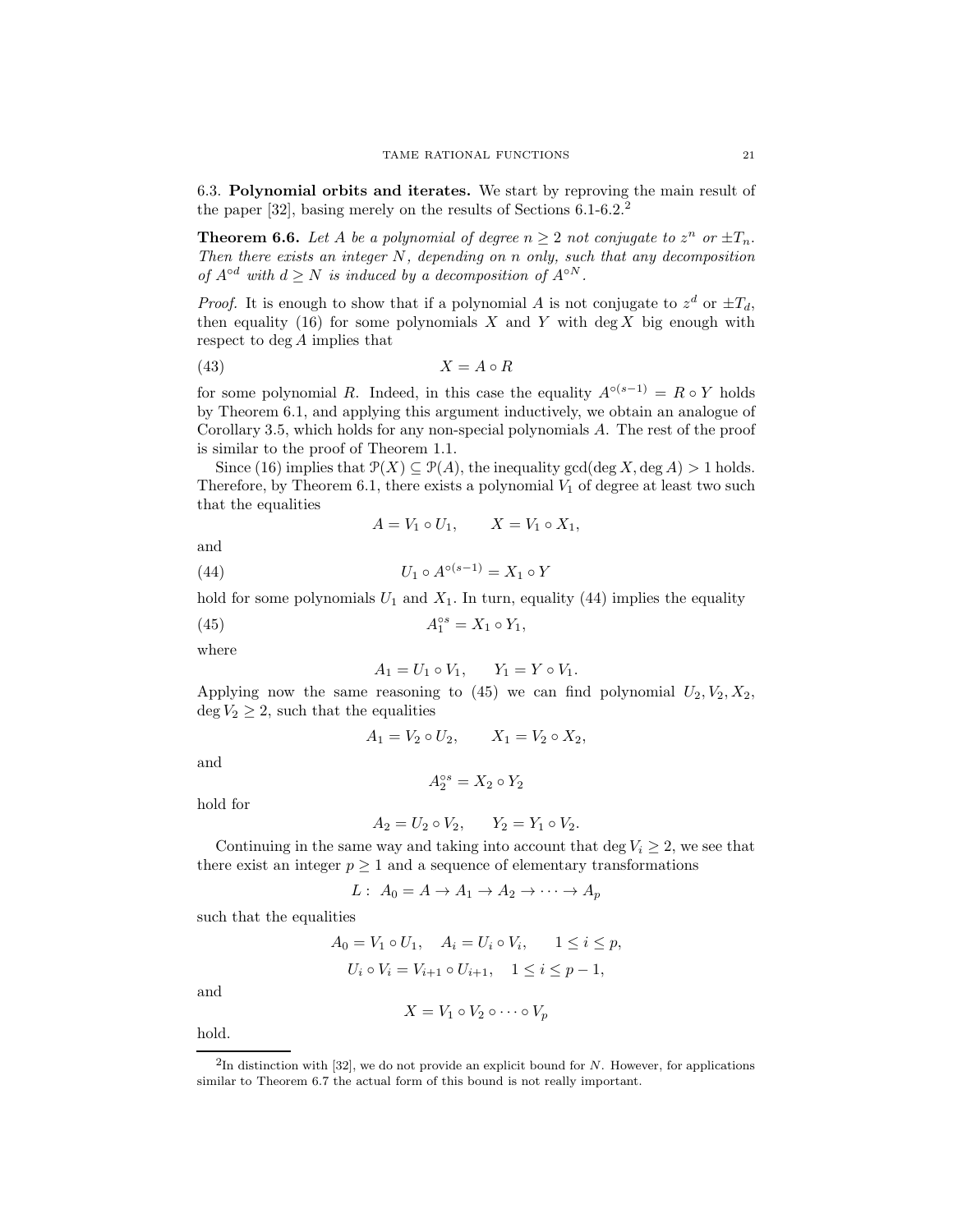Since a polynomial cannot be a Lattes map, the equivalence class  $[A]$  contains at most finitely many conjugacy classes by Theorem 6.4. Setting

$$
M = n^{d(A)K},
$$

where K is a natural number to be defined later, assume that deg  $X > M$ . Since  $\deg V_i \leq n$ , this implies that  $p \geq d(A)K + 1$ . Therefore, there exist indices

$$
s_0, s_1, \ldots, s_K, \quad 0 \le s_0 < s_1 < \cdots < s_K \le p
$$

such that  $A_{s_0}, A_{s_1}, \ldots, A_{s_K}$  are conjugate to each other. We consider now the commutative diagram



where

$$
W_0 = V_1 \circ V_2 \circ \cdots \circ V_{s_0}, \quad W_{K+1} = V_{s_K+1} \circ V_{s_2+2} \circ \cdots \circ V_p,
$$

and

$$
W_i = V_{s_{i-1}+1} \circ V_{s_{i-1}+2} \circ \cdots \circ V_{s_i}, \quad 1 \le i \le K.
$$

Since the equality

$$
A_{s_K} = \nu^{-1} \circ A_{s_0} \circ \nu,
$$

holds for some  $\nu \in Aut(\mathbb{CP}^1)$ , the polynomial

$$
W = W_1 \circ W_2 \circ \dots W_K \circ \nu^{-1}
$$

commutes with the polynomial  $A_{s_0}$ . Moreover, since A is non-special, the polynomial  $A_{s_0}$  is also non-special by Lemma 6.5.

Assume now that  $K \geq \log_2 n$ . Since  $\deg V_i \geq 2$ , in this case the inequality deg  $W \ge n$  holds, and hence  $W = A_{s_0} \circ S$  for some polynomial S, by Corollary 6.3. Therefore,

$$
X = W_0 \circ W \circ \nu \circ W_{K+1} = W_0 \circ A_{s_0} \circ S \circ \nu \circ W_{K+1} = A \circ W_0 \circ S \circ \nu \circ W_{K+1}.
$$

Summarizing, we see that the condition

$$
\deg X > n^{d(A)\log_2 n},
$$

implies that equality (43) holds for some polynomial R.  $\Box$ 

Now we reprove the main result of the papers [8], [9], basing on Theorem 5.1 and Theorem 6.6.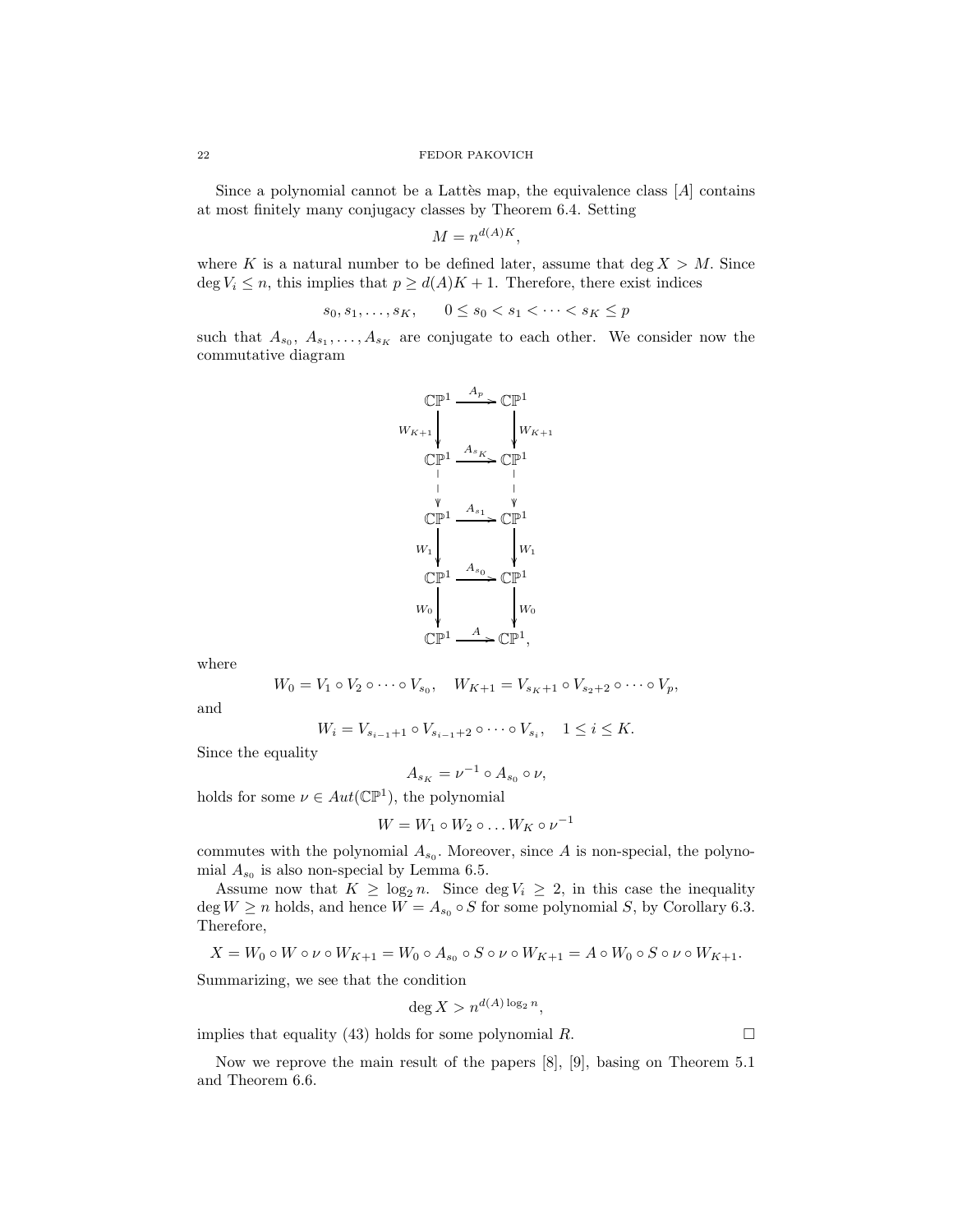Theorem 6.7. *Let* A *and* B *be polynomials of degree at least two such that an orbit of* A *has an infinite intersection with an orbit of* B*. Then* A *and* B *have a common iterate.*

*Proof.* By Theorem 1.6, we may assume that the polynomials A and B are not special. Arguing as in Section 5.1, we see that there exist a Galois covering  $X_A$  and a rational function F such that diagram (29) commutes and for every  $i \geq 1$  there exist  $d_i \geq 1$  and  $S_i \in \mathbb{C}(z)$  such that equality (30) holds. Moreover,  $\mathcal{P}(B) \subseteq \mathcal{P}(A)$ , implying that for every  $i \geq 1$  there exist  $s_i \geq d_i$  such that

(46) 
$$
\deg(B^{\circ i})|\deg(A^{\circ s_i}).
$$

Equality (30) implies the equality

$$
A^{\circ d_i} \circ X_A \circ F^{\circ (s_i - d_i)} = B^{\circ i} \circ S_i \circ F^{\circ (s_i - d_i)},
$$

which in turn implies the equality

(47) 
$$
A^{\circ s_i} \circ X_A = B^{\circ i} \circ S_i \circ F^{\circ (s_i - d_i)}.
$$

Applying now Theorem 6.1 to (47) and taking into account (46), we conclude that for every  $i \geq 1$  there exist  $R_i \in \mathbb{C}[z]$  such that (24) holds. Finally, arguing as in the proof of Theorem 1.4, but using Theorem 6.6 instead of Theorem 1.1, we conclude that A and B have a common iterate.  $\Box$ 

### **REFERENCES**

- [1] R. Avanzi, U. Zannier, The equation  $f(X) = f(Y)$  in rational functions  $X = X(t)$ ,  $Y = Y(t)$ , Compositio Math. 139 (2003), no. 3, 263-295.
- [2] C. Cabrera, P. Makienko, On decomposable rational maps, Conform. Geom. Dyn. 15 (2011), 210–218.
- [3] C. Cabrera, P. Makienko, Amenability and measure of maximal entropy for semigroups of rational maps, Groups Geom. Dyn. 15 (2021), no. 4, 1139-1174.
- [4] H. Engstrom, Polynomial substitutions, Amer. J. Math. 63, 249-255 (1941).
- [5] G. Faltings, Complements to Mordell, Rational points (Bonn, 1983/1984), 203-227, Aspects Math., E6, Friedr. Vieweg, Braunschweig, 1984.
- [6] M. Fried, Fields of definition of function fields and a problem in the reducibility of polynomials in two variables, Ill. J. Math. 17, 128-146 (1973).
- [7] E. Girondo, G. González-Diez, Introduction to compact Riemann surfaces and dessins d'enfants, London Mathematical Society Student Texts, 79. Cambridge University Press, Cambridge, 2012.
- [8] D. Ghioca, T. Tucker, M. Zieve, *Intersections of polynomial orbits, and a dynamical Mordell-*Lang conjecture, Inventiones Math. 171 (2008), 463–483.
- [9] D. Ghioca, T. Tucker, M. Zieve, Linear relations between polynomial orbits, Duke Math. J. 161 (2012), 1379-1410.
- [10] M. Lyubich, Y. Minsky, Laminations in holomorphic dynamics, J. Differential Geom. 47 (1997), no. 1, 17-94.
- [11] C. McMullen, Families of rational maps and iterative root-finding algorithms, Ann. of Math., 125, No. 3 (1987), 467-493.
- [12] A. Medvedev, T. Scanlon, Invariant varieties for polynomial dynamical systems, Annals of Mathematics, 179 (2014), no. 1, 81 - 177.
- [13] J. Milnor, *On Lattès maps*, Dynamics on the Riemann Sphere. Eds. P. Hjorth and C. L. Petersen. A Bodil Branner Festschrift, European Mathematical Society, 2006, pp. 9-43.
- [14] F. Pakovich, Prime and composite Laurent polynomials, Bull. Sci. Math, 133 (2009) 693-732. [15] F. Pakovich, Algebraic curves  $P(x) - Q(y) = 0$  and functional equations, Complex Var.
- Elliptic Equ. 56 (2011), no. 1-4, 199-213. [16] F. Pakovich, Polynomial semiconjugacies, decompositions of iterations, and invariant curves,

Ann. Sc. Norm. Super. Pisa Cl. Sci. (5), Vol. XVII (2017), 1417-1446.